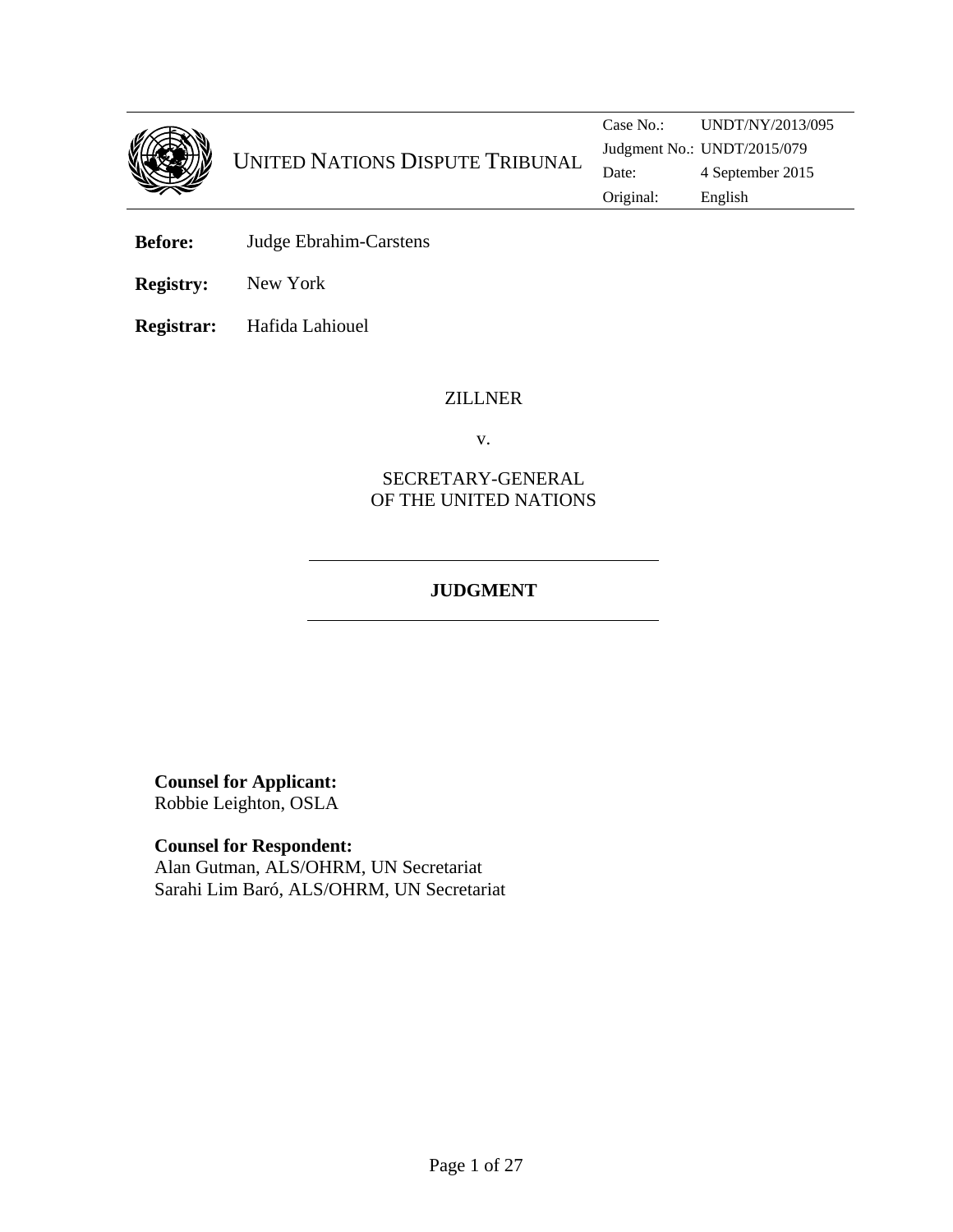## **Introduction**

1. The Applicant, a Movement Control ("Movcon") Officer with the United Nations Stabilization Mission in Haiti ("MINUSTAH") at the Field Service ("FS") level 6, is contesting the 6 February 2013 decision of Field Personnel Division ("FPD"), Department of Field Support ("DFS"), that he did not meet the educational requirements for the post as Chief of Movcon at the P-4 level at United Nations Mission in Liberia ("UNMIL"), for which he had been selected from the roster of pre-approved candidates on 7 May 2012. FPD/DFS found that the Applicant's "Graduate Certificate" in business studies did not meet the educational requirements for the post, and following the decision, the Applicant was also removed from the roster.

2. In his initial application of 21 June 2013, the Applicant sought compensation for the loss of opportunity to take up the post at UNMIL and requested that the impugned decision be rescinded and that he be returned to the roster of Movcon Officers at the P-4 level. However, in February 2015, he was reinstated to the roster as a result of his obtaining a Master of Business Administration ("MBA") degree in December 2014.

3. Accordingly, the substantive issues for the Dispute Tribunal to determine are whether it was proper for FPD/DFS to (a) reject the Applicant's candidature for the UNMIL post and (b) then to remove him from the roster.

### **Facts**

# *Relevant background*

4. The following outline of facts is primarily based on the joint statement of agreed facts dated 17 September 2013 submitted by the parties in response to Order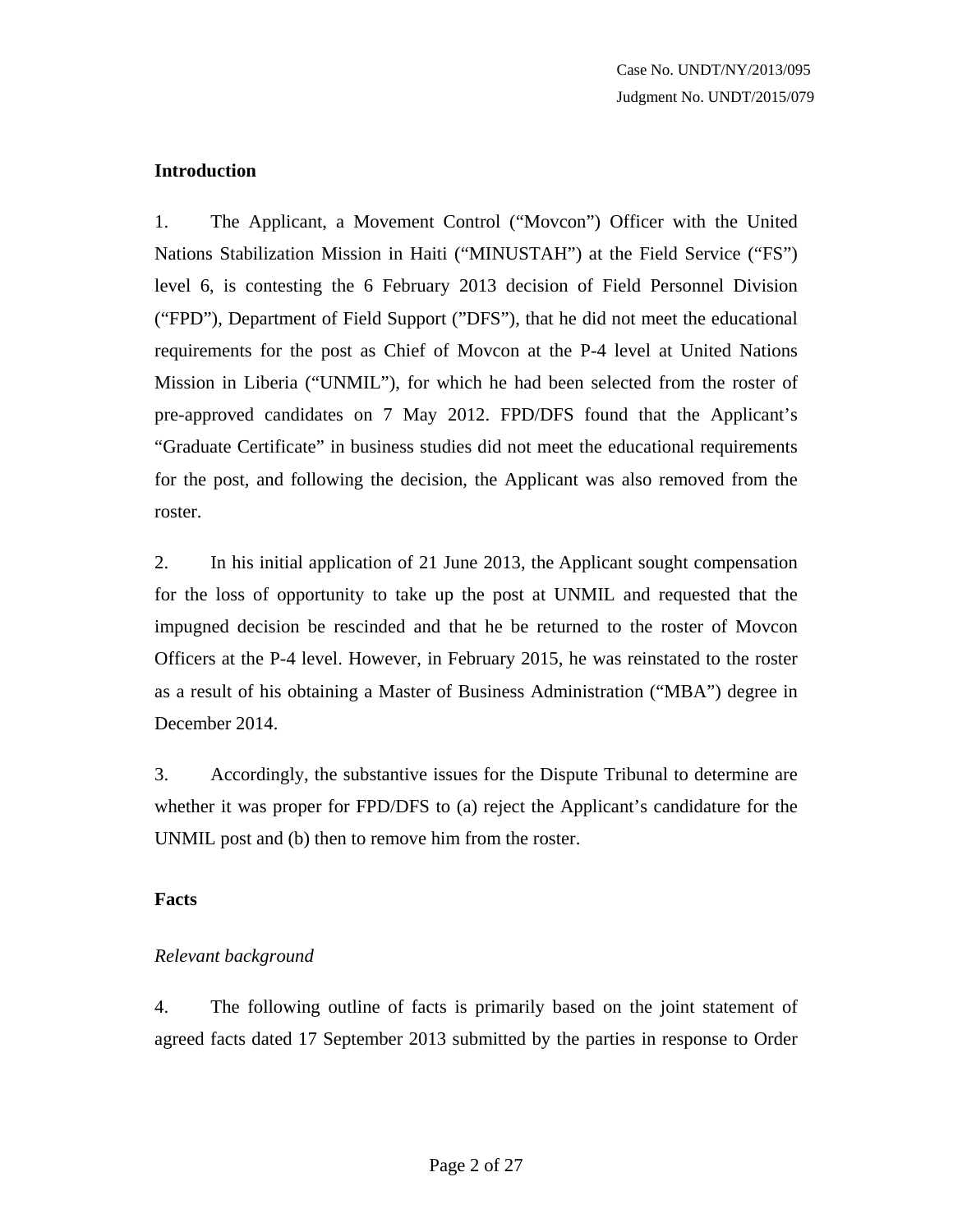No. 197 (NY/2013) dated 13 August 2013 as well as on the documents and submissions filed by the parties.

5. The Applicant entered into service with the United Nations in 1988.

6. On 13 October 2006, the Applicant received a Graduate Certificate in business studies from Charles Darwin University.

7. In September 2007, when the Applicant was serving at the FS level with the United Nations Interim Force in Lebanon, he applied for the position of Movcon Officer, at the P-4 level, and his academic qualifications were assessed.

8. By email of 25 September 2007, the Chief of Recruitment and Outreach, FPD/DFS, concluded that his Graduate Certificate from Charles Darwin University did not constitute a first-level university degree. On the same date, the Applicant responded that his Graduate Certificate from Charles Darwin University "is in fact a postgraduate degree as [the University] accepted [his] application in their graduate programme based on prior learning and work experience. It is **not** an undergraduate degree" (emphasis in original).

9. On 11 August 2010, the Applicant applied to a generic vacancy announcement for Movement Control Officers at the P-4 level, "VA No. 10-LOG-PMSS-424542-R-MULTIPLE D/S". The educational qualifications were described as follows:

Advanced University degree (Master's degree or equivalent) preferably in business administration, economics or transport management. A first level university degree with a relevant combination of academic qualifications and experience may be accepted in lieu of the advance university degree.

10. In the Personal History Profile ("PHP") by which he applied to the position, under the heading "Education", the Applicant indicated that the only university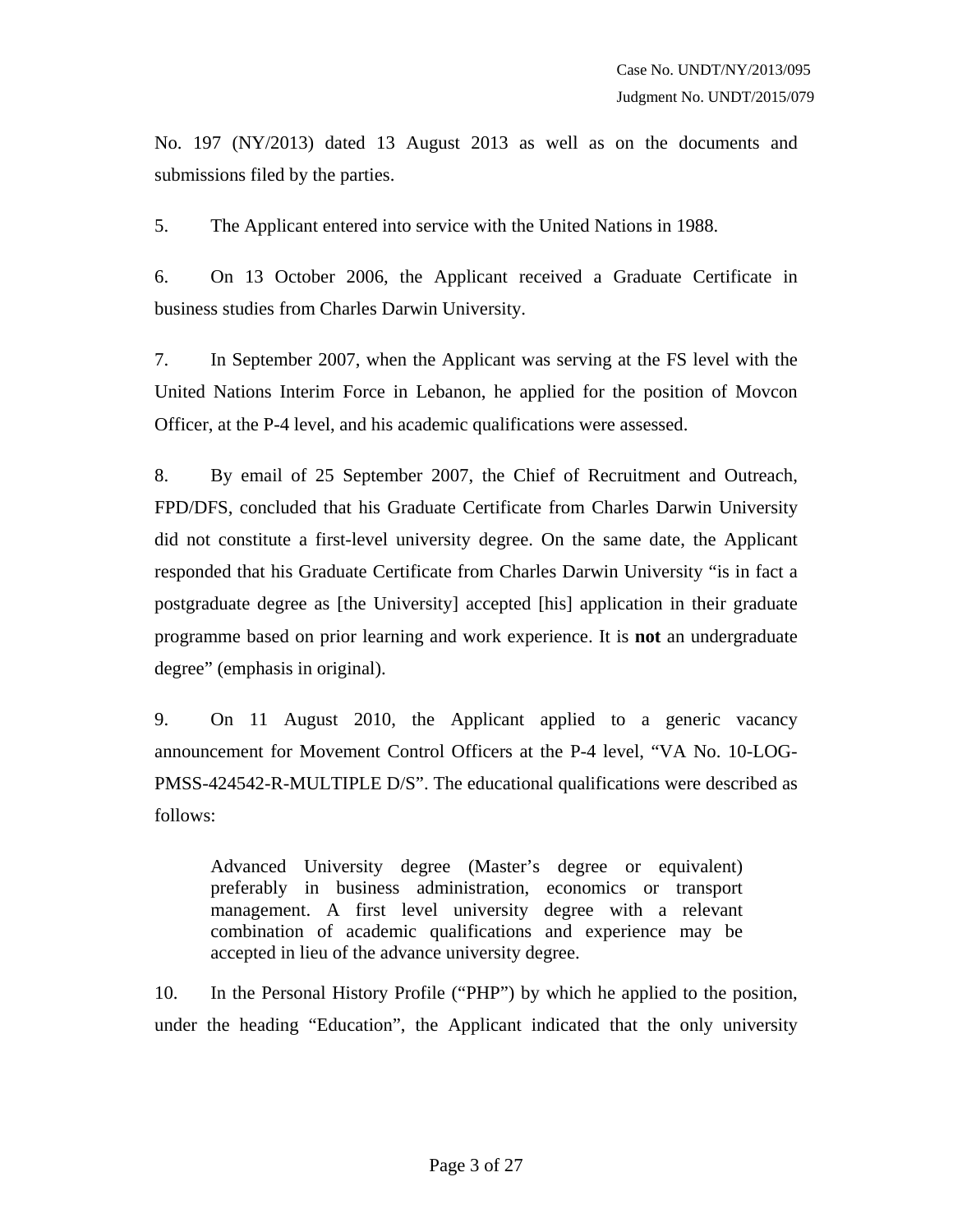degree or equivalent qualification he held was the Graduate Certificate in business studies from Charles Darwin University.

11. On 19 August 2010, the Applicant sent an email to FPD/DFS stating that (emphasis in original) "[his Graduate Certificate from Charles Darwin University] is in fact a postgraduate degree [and] **not** an undergraduate degree and the university acknowledged that [his] prior educational background was the equivalent of having attained a first level uni degree".

12. The Applicant was interviewed and subsequently recommended to be placed on the roster for Chief Movcon Officer by the Field Central Review Body ("FCRB"). He was placed on the roster in January 2011.

13. On 5 May 2012, the Applicant received an email from UNMIL Human Resources, Civilian Personnel Section, advising him that the mission had selected him from the roster for the post of Chief Movcon Officer at the P-4 level. In response to Order No. 181 (NY/2015) dated 7 August 2015, the Applicant submitted that he was "not able to provide the position-specific job opening or his actual job application as to the best of his knowledge there was no position-specific job opening, nor did he directly apply for the post in question". The Respondent contends that, "There was no position-specific job opening advertised for the position of [Movcon] Officer, P-4, with UNMIL. It was not an option for candidates, such as the Applicant, to apply for a position-specific job opening for the [Movcon] Officer position with UNMIL".

14. The Applicant confirmed his availability and acceptance of the offer on 7 May 2012.

15. By facsimile of 8 May 2012, the UNMIL Director of Mission Support informed the Director of FPD/DFS that the Applicant had "been selected for the position [Movcon] Officer P-4 level, against VA # 424542".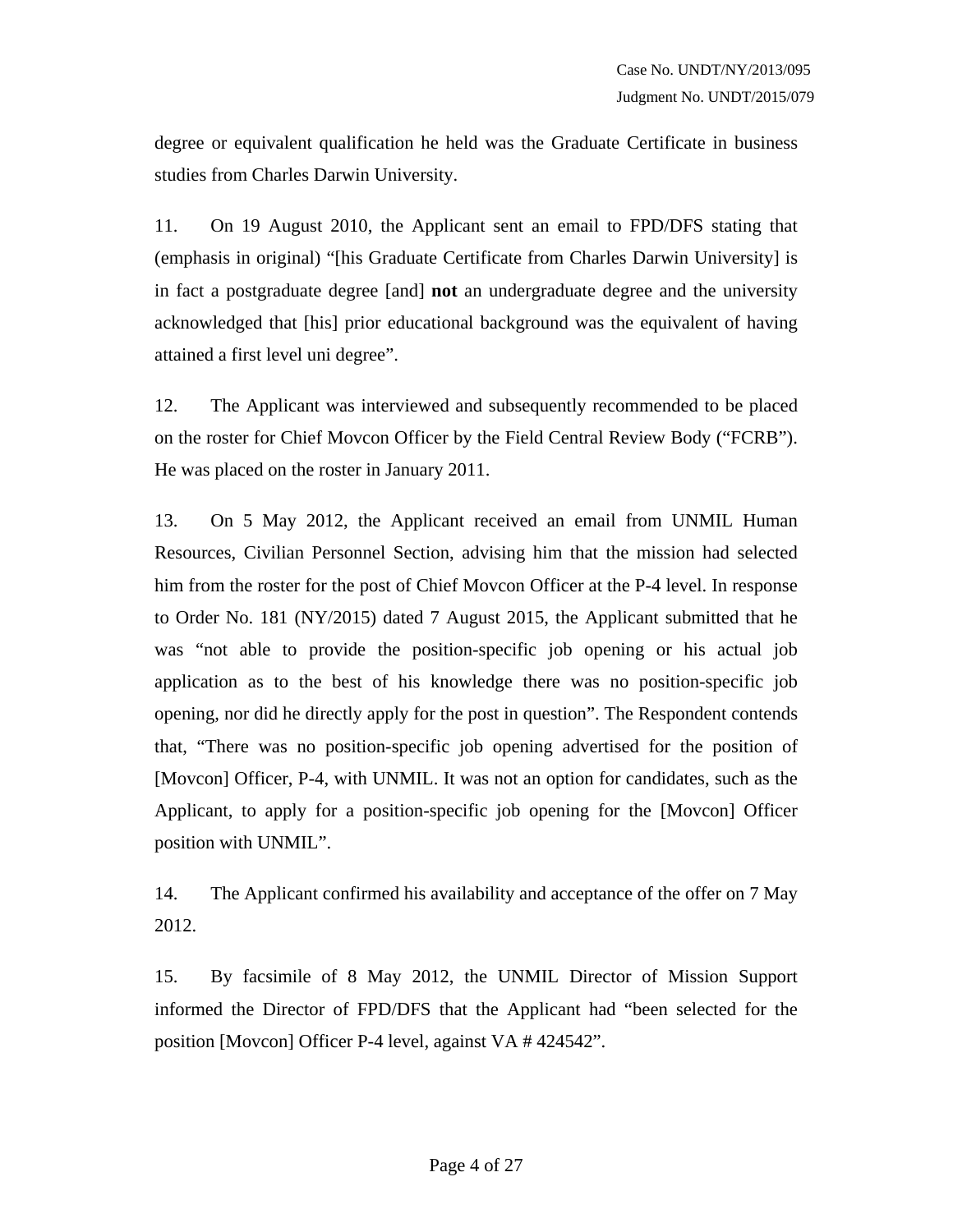16. On 6 June 2012, the Applicant received an email from the Reference Verification Unit ("RVU") of FPD/DFS at the United Nations Logistics Base in Brindisi requesting he contact the Registrar's Office at Charles Darwin University to request that they complete a reference form. The email also asked for the Registry to clarify "the title obtained and dates of attendance [and] if this title is at a bachelor's level".

17. Upon the request of the Applicant, by email dated 13 June 2012, the Coordinator of Graduations, Student Administration and Equity Services, Charles Darwin University, informed RVU/FPD/DFS that the University "can confirm that a Graduate Certificate is a level 8 degree, equivalent to a Bachelor degree with honours" and submitted a copy of the Applicant's academic transcript.

18. On 9 July 2012, the Applicant made a screen shot from Inspira (the online United Nations jobsite) of an "IAU/UNESCO list" indicating that the level of degree of a "Graduate Certificate/Diploma" from Charles Darwin University is a "Masters or Equivalent". In connection therewith it was also stated that (emphasis added):

The following interface provides you with an *opportunity to verify that your academic credential was obtained from an educational institution that is recognized or sanctioned by a competent national authority*, included in the IAU/UNESCO list.

19. On 13 June 2012, RVU/FPD/DFS enquired of the Charles Darwin University about whether a "Graduate Certificate in Business Studies is equivalent to a bachelor degree with honours even if the student did not have a bachelor degree prior to enrollment to the course. How can, just a certificate of 40 credits be equivalent to a bachelor's degree?"

20. On 19 June 2012, the Coordinator of Graduations in the Student Administration & Equity Services, Charles Darwin University, further explained that (emphasis added):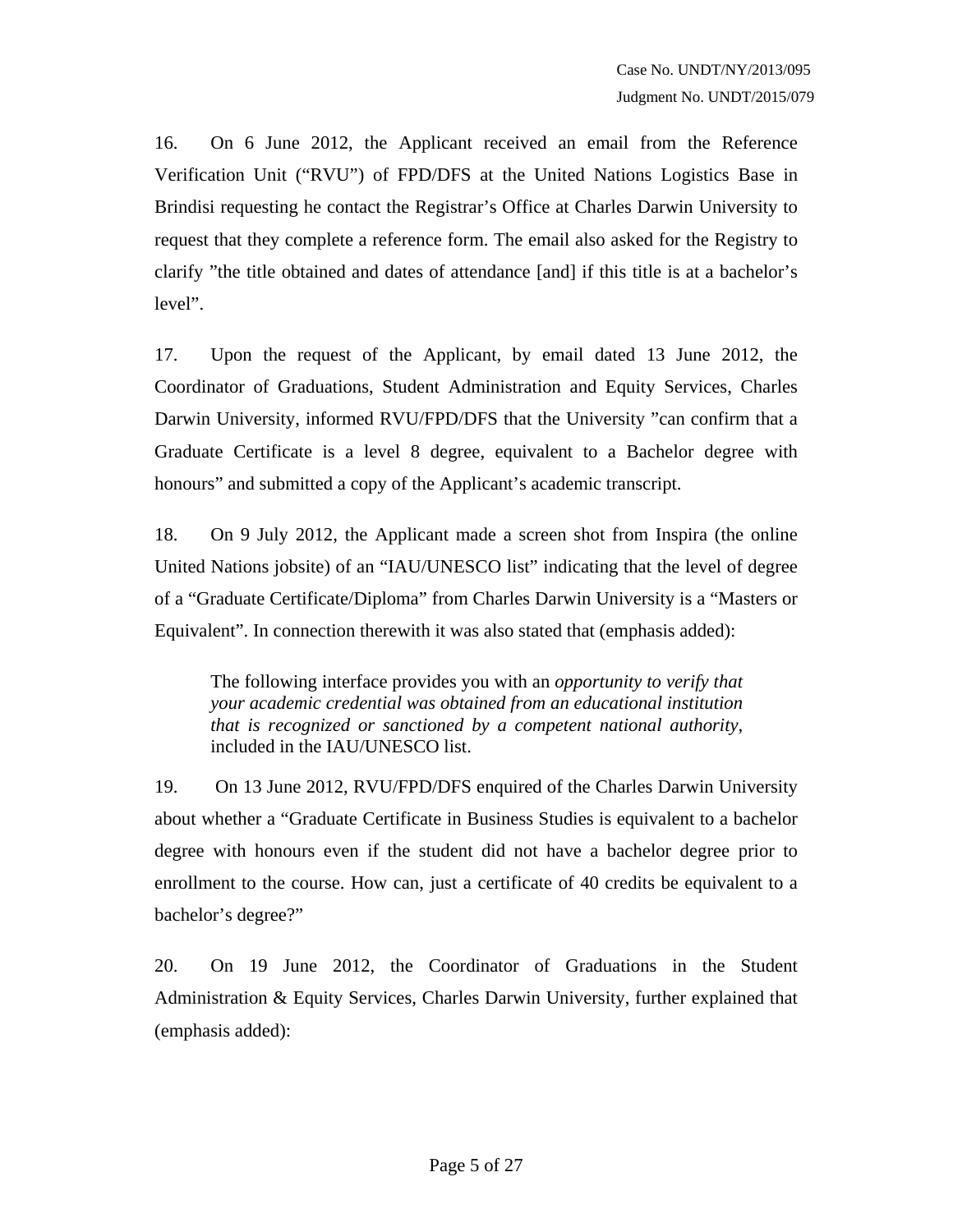As mentioned in [the] previous email the Australian Qualification Framework [("AQF")] states that a Graduate Certificate is a level 8 qualification - as is a Bachelors with Honours and Graduate Diploma.

…

Generally a Graduate Certificate requires a bachelor qualification as an entry criteria, which goes some way to explaining its AQF level. In cases where a student has gained access to a Grad Cert on the basis of substantial relevant work experience, it is because a student has been judged to have achieved the learning outcomes of a Bachelor degree through their career. *In this way it can be seen that a Graduate Certificate does not replace, or is equivalent to a Bachelor degree, it simply has similar entry requirements in terms of previous education or experience.* Every employer should judge the suitability of a qualification to the job applied for.

21. On 22 October 2012, the Australian Government, through its Department of

Industry, Innovation, Science, Research and Tertiary Education, informed that:

Graduate Certificates issued by Australian universities are postgraduate qualifications and are located at level 8 of the Australian Qualifications Framework. Level 8 also includes the Bachelor Honours Degree and the Graduate Diploma. For a point of reference, the Bachelor Degree qualification is located at level 7 and the Master Degree qualification is located at level 9. It is expected that those who graduate with a Graduate Certificate have advanced knowledge and skills for professional or highly skilled work and/or further learning, and a Graduate Certificate allows for further postgraduate study in a Graduate Diploma or Master Degree program. The notional volume of learning of an AOF Graduate Certificate is typically 0.5–1 year of fulltime postgraduate study.

22. In November 2012, FPD/DFS informed the Applicant that the Office of Human Resources Management ("OHRM"), Department of Management ("DM"), was reviewing the matter.

23. In email of 24 December 2012, the Director of the Strategic Planning and Staffing Division, OHRM, stated that OHRM has delegated the authority to DFS "to select, recruit, determine the level and step of, and to appoint personnel for mission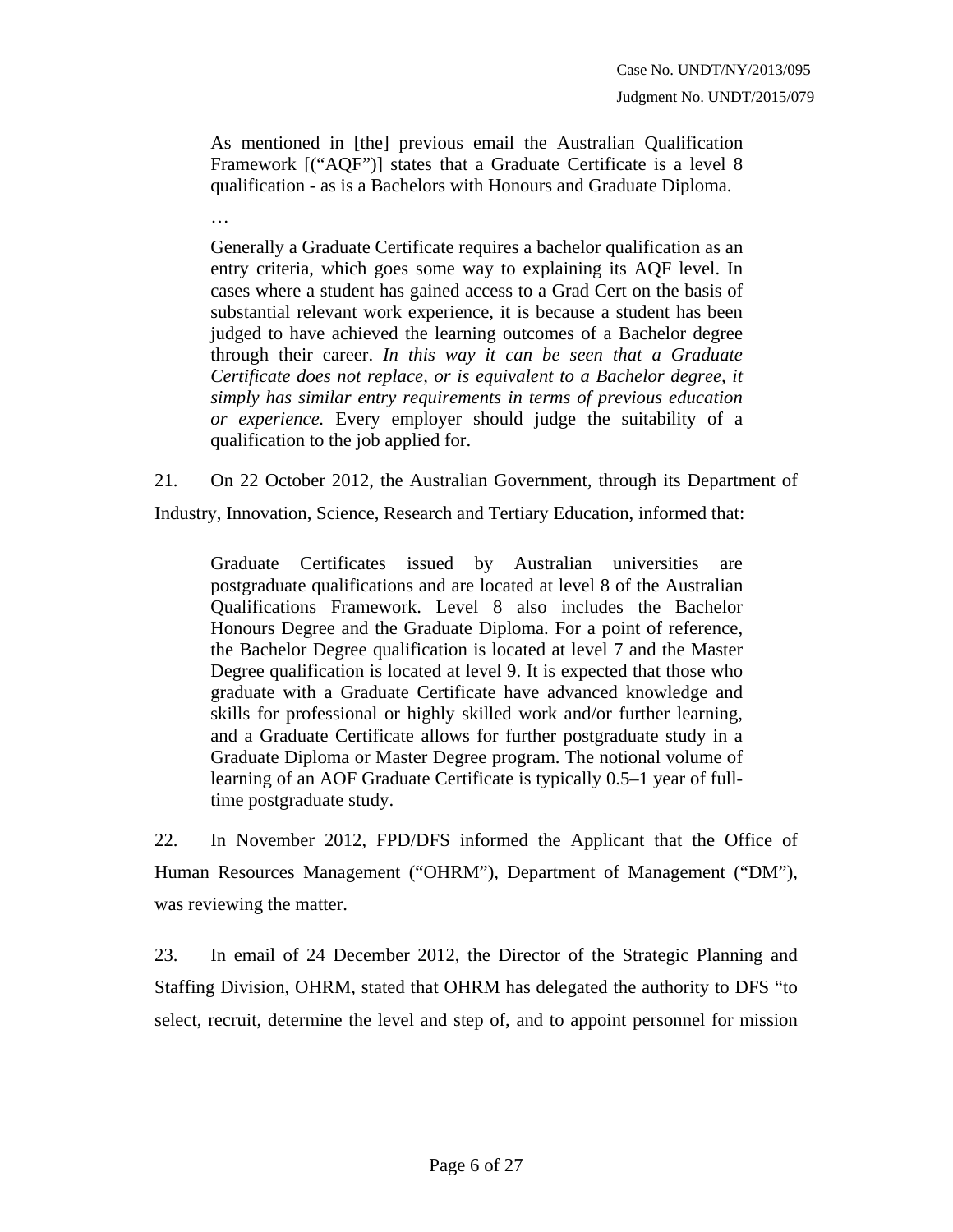assignments", including verification of academic qualifications. She further stated that:

On academic qualifications, OHRM has provided that only a bachelor's, master's, or doctorate degree obtained from a nationally accredited institution shall be accepted as valid. The accreditation status of an institution is determined by the competent national authority of the Member-States, which shall be confirmed in the World Higher Education Database compiled by the International Association of Universities and the United Nations Educational, Scientific and Cultural Organization or directly with the Member-States themselves.

In light of the above, DFS has therefore the delegated authority to make a determination of the facts and to proceed as follows when a candidate has provided an unaccredited academic qualification or incorrect information regarding academic qualification or work experience in the personal history profile:

…

…

c. DFS determines that a current staff member has not made a misrepresentation but does not possess the academic qualification and work experience required for the position to which he or she has applied and for his or her current position. DFS may exceptionally allow the staff member to remain in his or her current position taking into account factors such as the length of service and performance. Such a staff member shall not move or be assigned to another position or duty station in the Organization. The case shall be treated as an exception and will therefore need to recorded and documented as such.

24. On 4 January 2013, the Acting Chief of Recruitment, FPD/DFS, informed the Applicant that OHRM/DM had confirmed that FPD has the delegated authority to make determinations on negative reference, such as whether the Applicant possesses the required educational requirements for the post as Movcon Officer at the P-4 level, and stated that FPD was further reviewing the matter.

25. On 24 January 2013, OHRM/DM reiterated to the Acting Chief of Recruitment, FPD/DFS, that: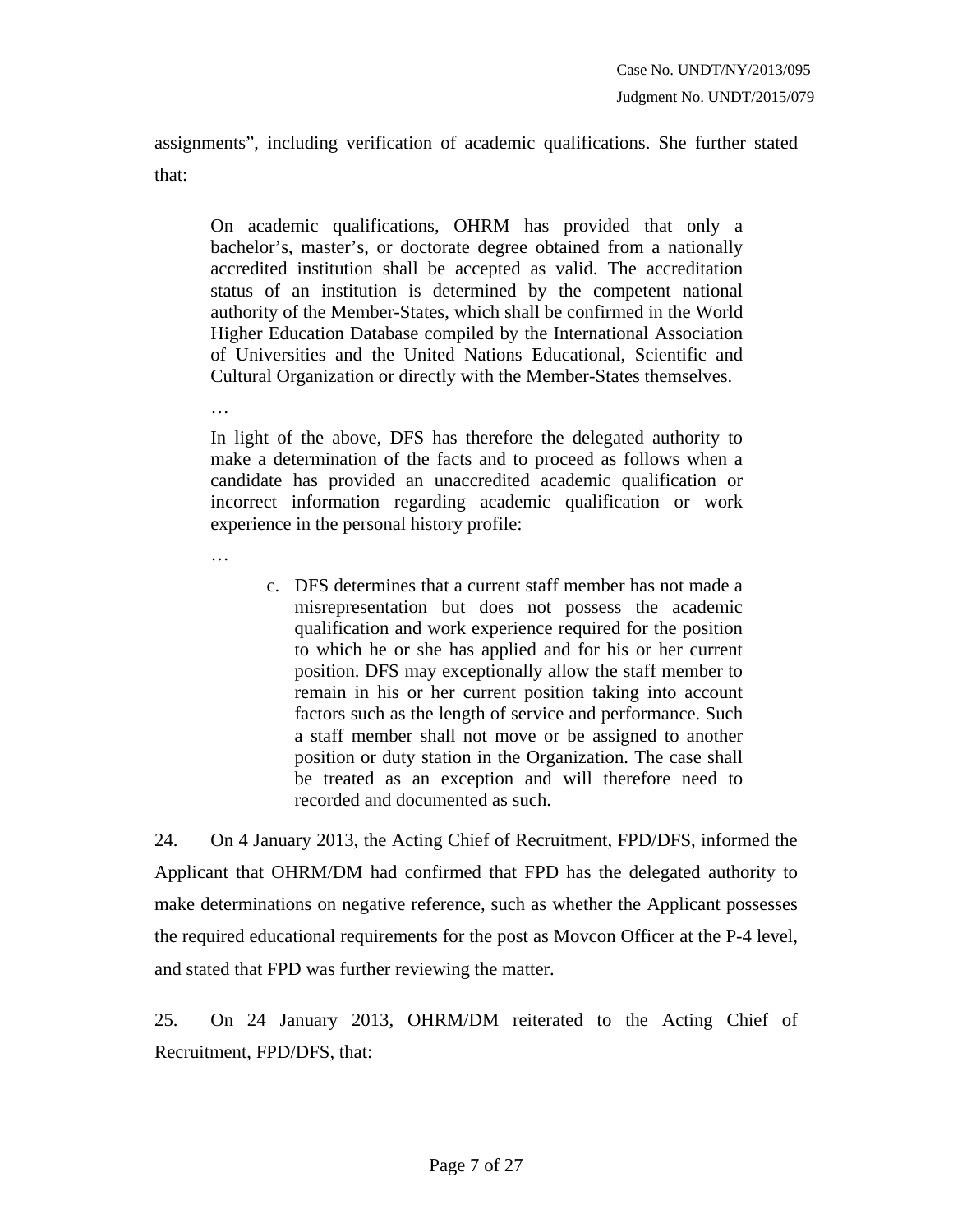The United Nations does not have the authority to equate academic qualifications with standardized degrees, such as Bachelor's, Master's or higher. The United Nations only recognizes what is recognized by the national government from which the academic qualification is obtained.

26. On 6 February 2013, the Acting Chief of Recruitment, FPD/DFS, emailed the Applicant stating (emphasis in original):

The Charles Darwin University, a fully accredited institute, has accepted your life experience as an entry requirement for its Graduate Certificate Programme which offered 40 credit points. You do not possess an undergraduate degree. The Graduate Certificate does not replace, neither is it equivalent to a Bachelor['s] degree, it simply has similar entry requirements (of a BA) in terms of previous education or experience. FPD has no authority to grant an equivalency for a certificate, which is part way en route to the completion of a Master['s degree]. Graduate Certificates and diplomas are recognized as foundation courses for Masters level study. If a student does not have a Master['s] conferred by a University, **such certificates and diplomas cannot be considered as** a full degree, as the [O]rganization only recognizes Master['s] degrees. The Graduate Certificate is thus not equivalent to a postgraduate [Master's] degree.

27. On 28 May 2013, the Acting Chief of Recruitment, FPD/DFS, requested the Chief of the Headquarters Staffing Section, OHRM/DM, to remove the Applicant from the roster.

28. By email of 22 December 2014, the Applicant requested RVU/FPD/DFS to verify his academic qualifications as he had "recently [apparently on 3 December 2014] completed a [Master of Business and Administration] (Shipping & Logistics) at Middlesex University London (UK), explaining that he applied for a post of Movcon Officer at the P-4 level and that he was "seeking reinstatement of [his FCRB] clearance and to [be] placed back on the roster".

29. On 4 February 2015, the Enterprise Service Centre confirmed that the Applicant had been reinstated on the roster of Movcon Officer at the P-4 level.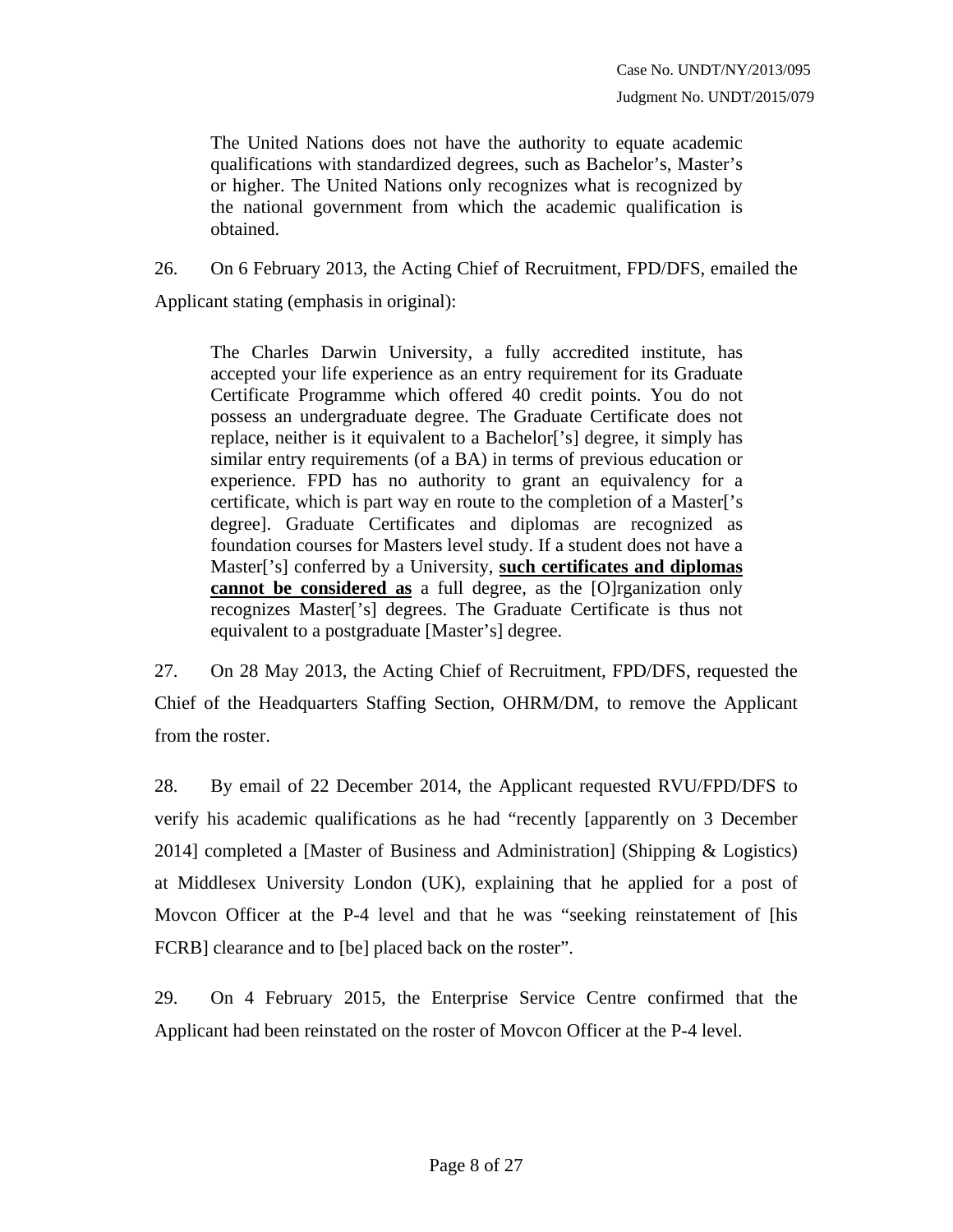## *Procedural history*

30. On 6 February 2013, the Applicant requested management evaluation of the 6 February 2013 decision of the Acting Chief of Recruitment, FPD/DFS, which is the decision which the Applicant is contesting in the present case.

31. On 19 June 2013, the USG/OHRM upheld the impugned decision, finding that "there is no evidence to suggest that the Administration erred when deciding that [the Applicant] were not in possession of either a Bachelor's or Master's degree and thus deeming [him] not eligible to be appointed at the professional level category".

32. On 21 June 2013, the Applicant filed his application with the Dispute Tribunal.

33. On 24 June 2013, the Registry acknowledged receipt of the application and transmitted it to the Respondent. On 24 July 2013, the Respondent filed his reply, and on 17 September 2013, the parties filed the joint statement of agreed facts.

34. On 27 November 2013, the Respondent requested leave to file a supplemental submission, citing a Federal Court case from Australia. The motion was granted by the Tribunal in Order No. 329 (NY/2013) dated 3 December 2013, also allowing the Applicant to file a response the Respondent's submission by 9 December 2013. On 9 December 2013, the Applicant filed his comments and also requested leave of the Tribunal to file further evidence.

35. By Order No. 69 (NY/2015) dated 24 April 2015, the Tribunal granted leave for the Respondent to comment on the further evidence adduced by the Applicant and ordered him to provide:

An account of the procedure and legal basis upon which a roster member may be removed from the roster, and in particular, on the discovery of her/his alleged lack of academic qualifications. This outline shall, at the very minimum, state who the appropriate decisionmaker is, and detail how such process is initiated and conducted.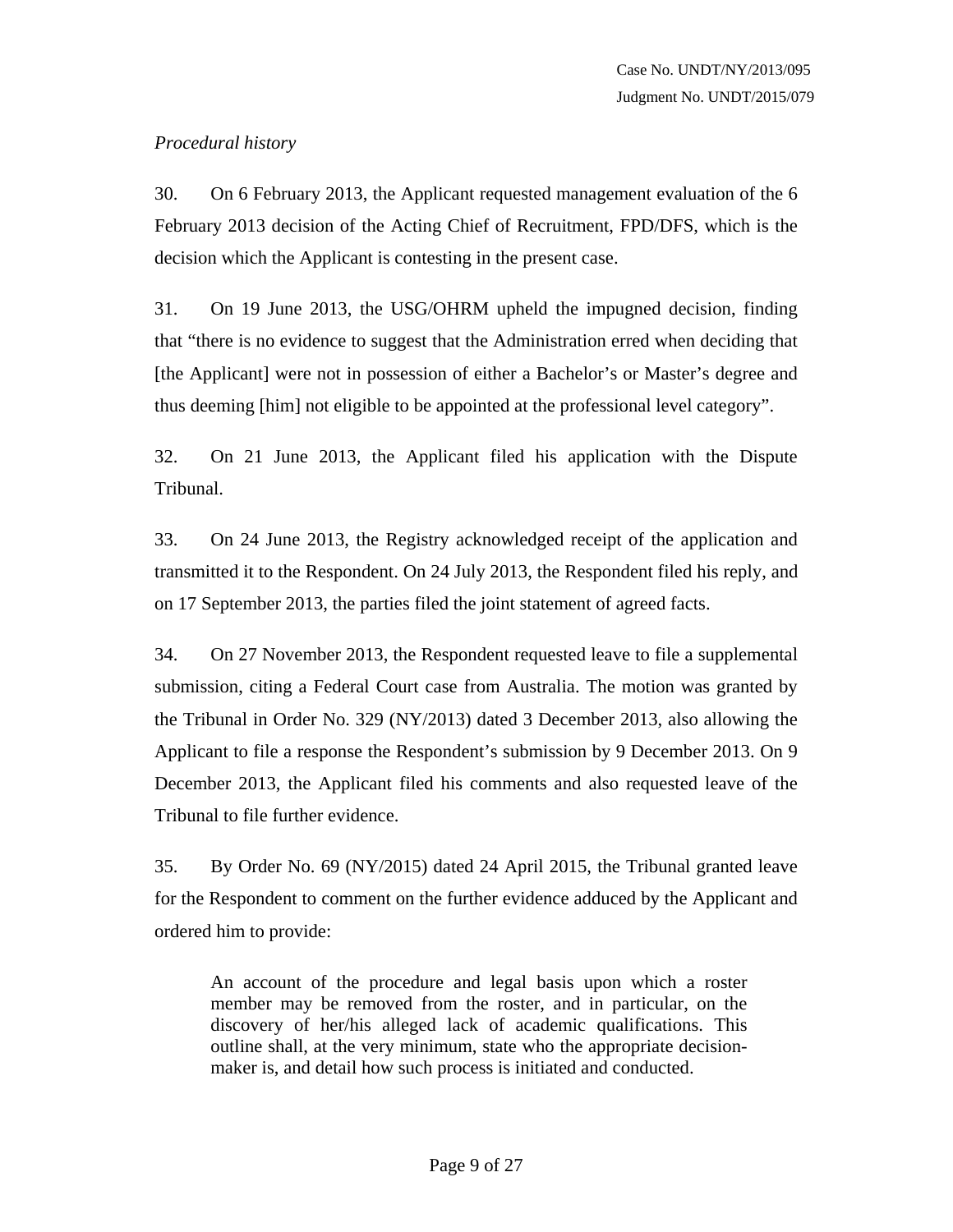36. In his response dated 13 May 2015, paras. 18 and 19, the Respondent detailed the procedures, prior to and post 31 March 2014, by which a roster member who did not meet the academic qualifications of a job opening could be removed from the roster, and which were applied in the case of the Applicant. However, the Respondent failed to indicate the precise legal basis, such as any administrative issuance or the like, with the relevant paragraph number(s), from which the followed procedures derived or were promulgated.

37. By Order No. 136 (NY/2015) dated 8 July 2015, the Tribunal directed the Respondent to provide:

… the precise reference and legal basis, (citing specific references to any administrative issuances and the like), if any, for the correlated procedures, outlined in his 13 May 2015 response, at paras. 18 and 19.

38. The Tribunal further instructed the parties that, "Thereafter, pleadings shall be deemed to be closed, and insofar as the Tribunal will not deem further submissions necessary, it shall proceed to rendering its decision on the papers before it". On 15 July 2015, the Respondent filed his response.

39. By Order No. 181 (NY/2015) dated 7 August 2015, the Tribunal instructed the parties to file and serve the position-specific job opening, and for the Applicant to file his actual job application for the contested post with UNMIL, or to provide an explanation why he could not do so. On 13 and 21 August 2015, the parties duly filed their responses.

#### **Applicant's submissions**

- 40. The Applicant's contentions may be summarized as follows:
	- a. The Respondent's decision to remove him from the roster does not take into account guidance from his own Manual for the Hiring Manager on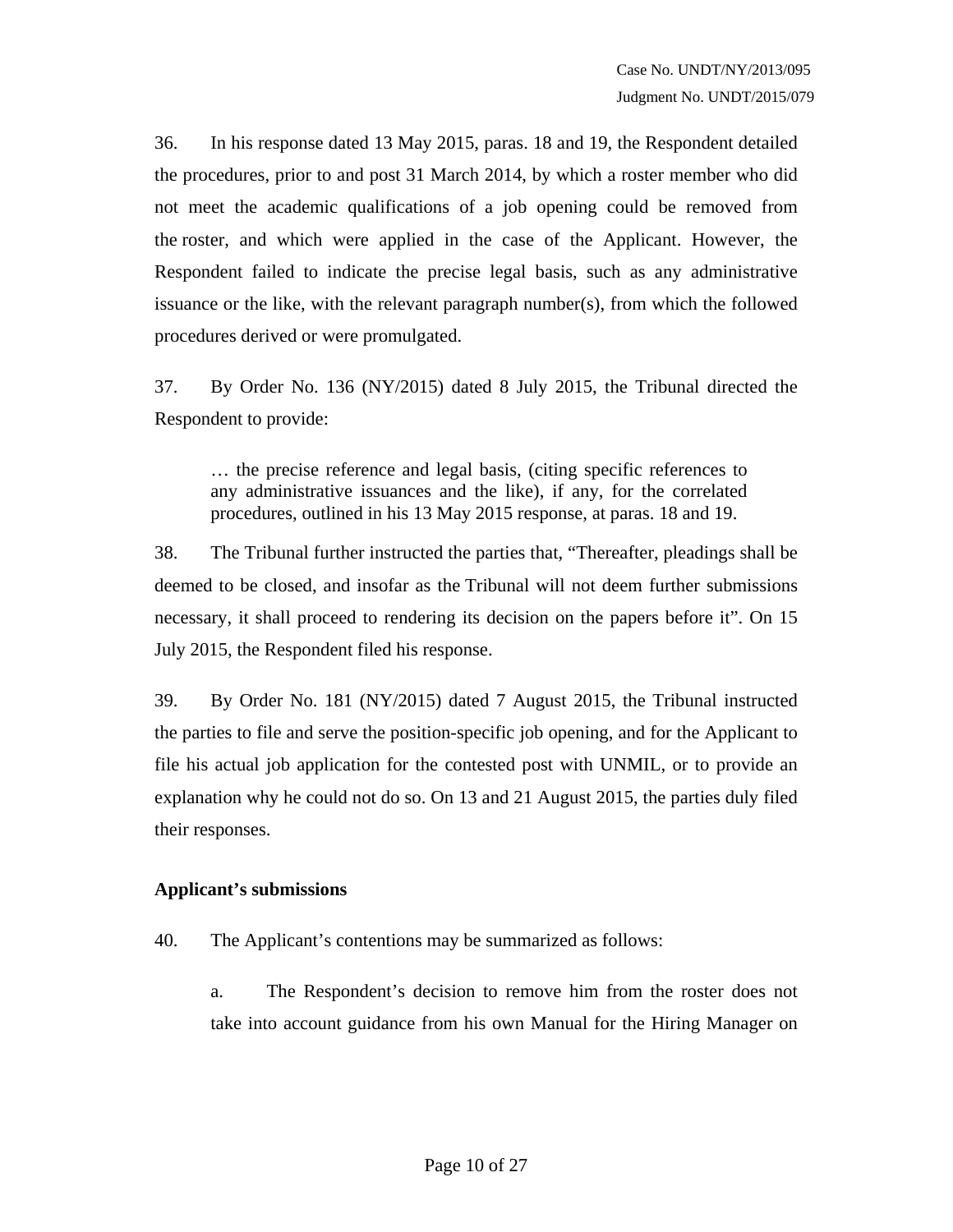the Staff Selection System of 12 October 2012; from Australian authorities; or from the academic focal point for UNESCO in OHRM;

b. The Manual for the Hiring Manager, sec. 5.4.3(4)(b), relies on the fact that the task of assessing the equivalence of qualifications has been handed to specific expert bodies who have compiled the list of International Association of Universities ("IAU") and UNESCO list;

c. A search of the IAU/UNESCO list demonstrates that the IAU and UNESCO's evaluation is that the Applicant's qualification is equivalent to a Master's degree;

d. It is not FPD/DFS's role nor does it have authority to gainsay the evaluation provided by the IAU/UNESCO list;

e. The purpose of providing staff members with access to the IAU/UNESCO list must be to provide clarity in terms of the equivalence of academic qualifications. By going behind the evaluation contained therein FPD/DFS have exceeded its authority and created a situation where staff members lack certainty and where evaluations in this highly complex area are conducted by unqualified staff;

f. This has given rise to a situation where a staff member, plainly capable of performing the functions of a post for which he had been FCRB cleared and selected, has been forced to wait almost a year to discover his qualifications would not be accepted. Also, UNMIL's selection of him was overturned;

g. The information available to the Applicant at the time he applied for the generic post was that contained in the IAU/UNESCO list and the Manual for the Hiring Manager. The Applicant relied on this information when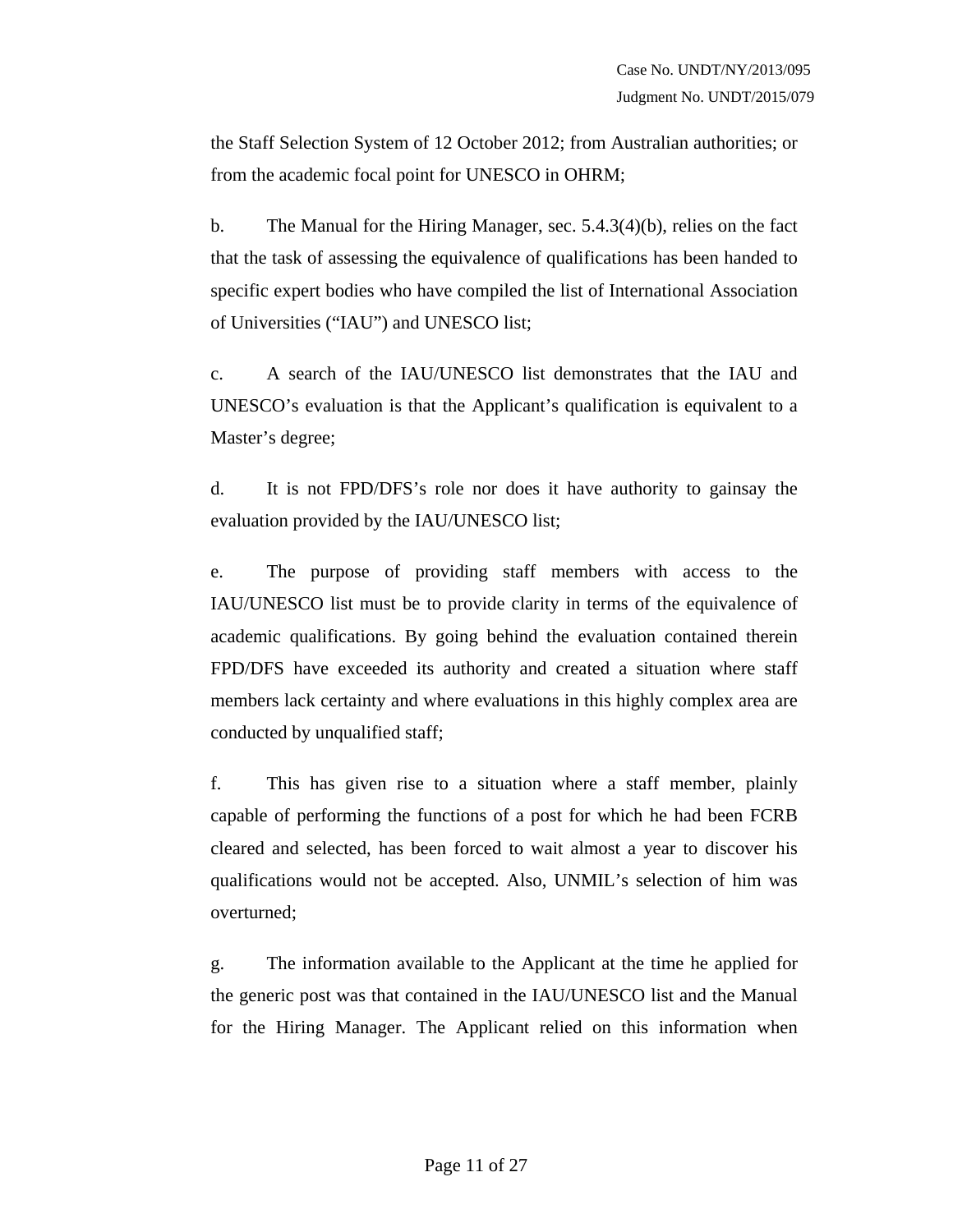applying for the post, when he was placed on the roster, and when he was selected for a P-4 post;

h. It was only nine months later that FPD informed that his qualifications would not be accepted. As a result, the Applicant was not able to take up the post for which he had been selected and he has now been removed from the roster of P-4 candidates. Given the information made available to the Applicant by the Administration, it was reasonable for him to conclude that his qualifications were sufficient to secure a P-4 post. The Applicant relied on this information in making his application and accepting the post offered to him. In the circumstances, the Administration should be estopped from subsequently arguing that his qualifications were not sufficient for the post;

i. The United Nations cannot grant an equivalence not recognised by the national government, it cannot deny an equivalence recognised by the national government, and under the Australian Qualification Framework ("AQF"), the Australian Government grants an equivalence between a Graduate Certificate and a Bachelor's with honours as a level 8 qualification. However, FPD based their rejection of this equivalence on an email from a non-government source, namely the Charles Darwin University;

j. When considering the equivalence of one qualification to another the relevant consideration should be the outcome from the course completed—the level 8 Graduate Certificate in terms of knowledge and skills is more advanced than those for a level 7 Bachelor's degree and the Administration is essentially preferring a less rigorous qualification with less advanced learning outcomes;

k. The case of the Federal Court of Australia, *Bhatt* v. *Minister for Immigration and Citizenship* [2012] FCA 918 (28 August 2012), filed by the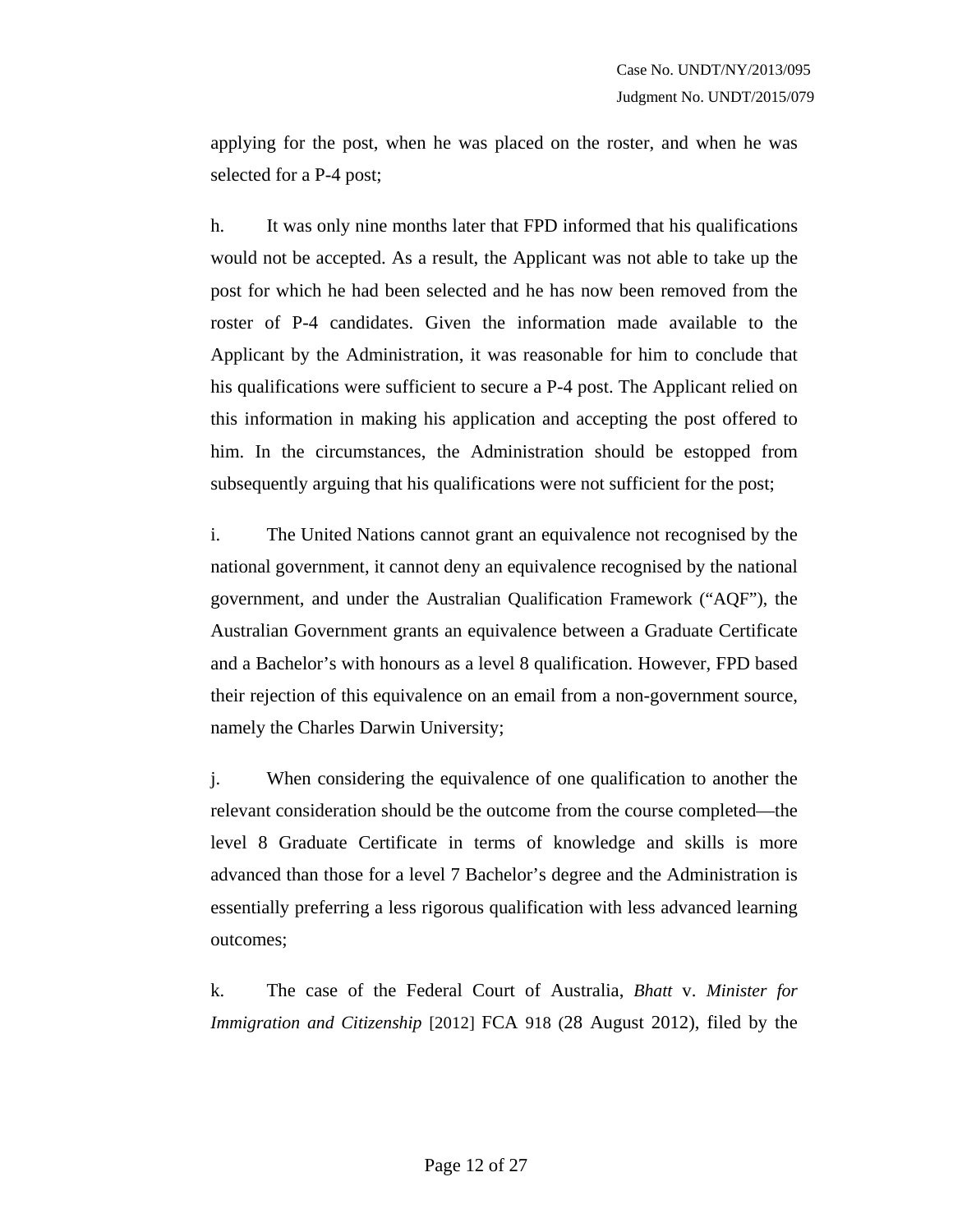Respondent in his supplemental submission of 27 November 2013, is not relevant to the present case;

l. Before joining the roster, the Applicant was considered by the Occupational Group Manager, the "Expert Panel" and finally by the FCRB. Part of the role of each of these bodies is to review the information provided by applicants against the requirements of the post applied for. Each of these bodies would have considered, *inter alia*, whether the Applicant met the minimum educational requirements for the post. Each body concluded that he did;

m. However, the information provided by the Applicant in his PHP remains entirely accurate. Part of the role of the Occupational Group Manager, the "Expert Panel" and FCRB is to assess the information in candidate's PHP and draw conclusions as to how it applies to the job criteria. It is not the case that the Applicant has been found not to hold the qualification; all that has changed is the interpretation of that qualification by the FCRB and the RVU/FPD/DFS, respectively. Initial review bodies considered that the Applicant's qualification met the minimum requirements for the job;

n. The Applicant does not accept that circumstances justifying his removal from the roster existed. The Applicant relied on the information disseminated by the Organization to conclude that his qualification meant that he met the minimum educational requirements for the post, namely the IAU/UNESCO list, and acted in good faith disclosing accurate information regarding his qualifications;

o. The issue referred to in *Castelli* 2010-UNAT-037 was a failure by the Organization to comply with its own recruitment requirements. It was held that where the staff member had acted in good faith and the error was purely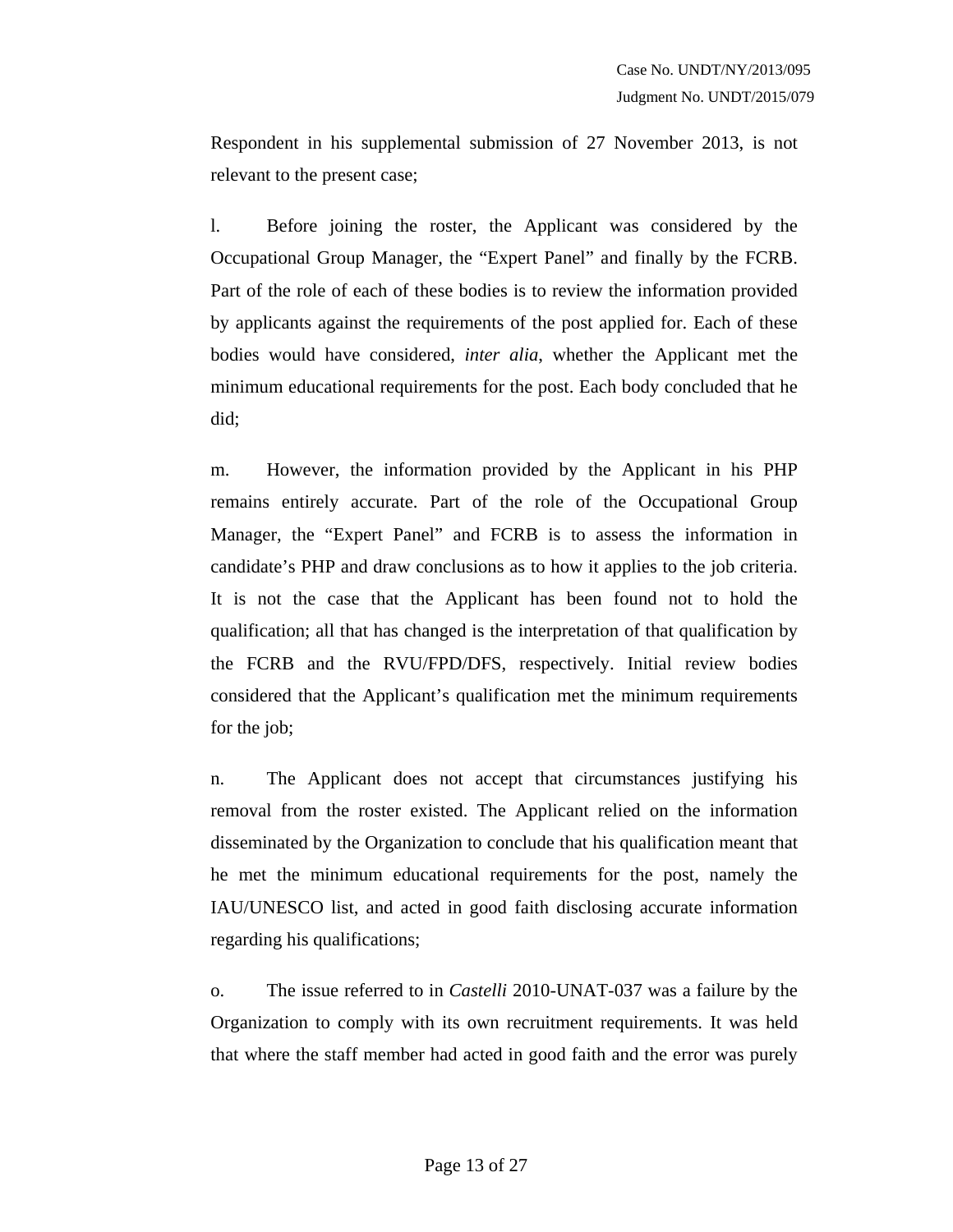the responsibility of the Administration, any detriment to the staff member should be mitigated to the extent possible.The instant case can be contrasted since here there was no fault in the recruitment exercise conducted. All the appropriate bodies considered the information in the Applicant's PHP and concluded that he met the minimum education requirements. The information provided in that PHP has been found to have been accurate;

p. Verification of qualification implies an assessment as to whether the information provided in the PHP is true and correct. In the present case, RVU/FPD/DFS has essentially reassessed the question as to whether the Applicant met the minimum education requirements forming a different conclusion to that of previous review bodies based on the same information.

#### **Respondent's submissions**

41. The Respondent's contentions may be summarized as follows:

a. The Applicant was fully and fairly considered for the UNMIL post. He had not obtained a Master's degree or a first level university degree at the time of applying for the P-4 level post and did not meet the educational requirements of the post. The contested decision was therefore lawful and reasonable;

b. Section 6.4 of ST/AI/2010/3 (Staff selection system) provides that staff in the Field Service category at the FS-6 level, such as the Applicant, "may apply to positions at the P-3 and P-4 level, provided that they ... meet the academic qualifications required for an appointment to the Professional category";

c. The Charles Darwin University, where the Applicant obtained his Graduate Certificate, has confirmed that this qualification is not equivalent to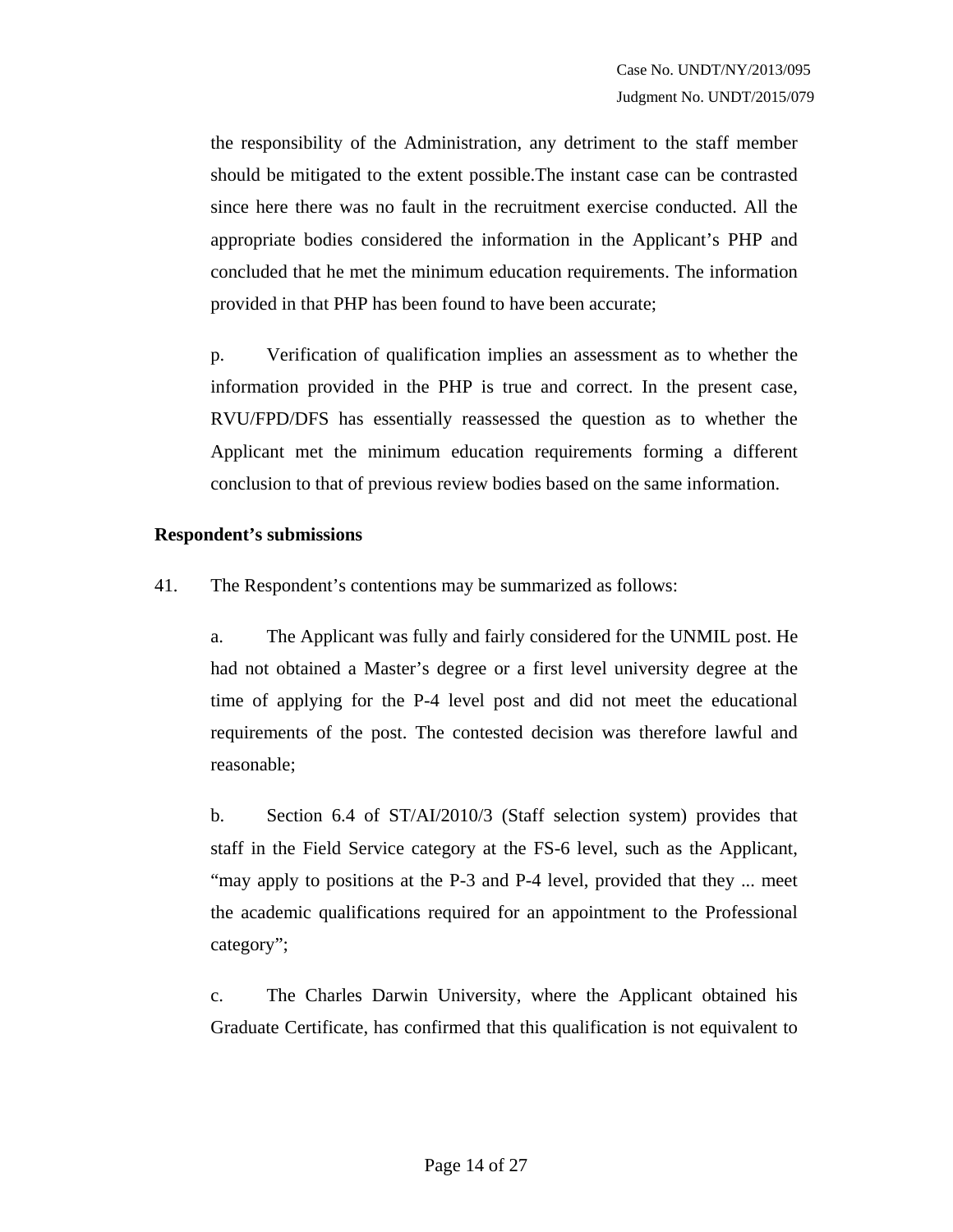either a Master's degree or a first level university degree, which was required according to the job opening for the post;

d. The OHRM's "Guidelines for determination of level and step on recruitment to the Professional category and above" indicate that for the P-4 level, the minimum requirement is a Master's degree and seven years of relevant experience, or a Bachelor's degree and nine years of experience;

e. Under sec. 5.4.3.4 of the Manual for the Hiring Manager and sec. 3.3.4.4(a) of the Manual for the Applicant on the Staff Selection System of 8 October 2012, "A first level university degree may not be substituted by relevant experience";

f. The Charles Darwin University accepted the Applicant's life experience in lieu of a prior university degree in accepting him into the Graduate Certificate program and has confirmed that it waived its usual entry requirement of a Bachelor's degree. This does not mean that the Graduate Certificate itself, which only required 40 academic credits, can be considered equivalent to a Bachelor's degree, which requires 240 total credit points;

g. The reason the Graduate Certificate is listed at level 8 in the AQF table is that the usual entry requirements for admission to this course are the completion of a first level university degree, which is listed at level 7 in the AQF. Where a candidate has not completed a first level university degree, completion of the Graduate Certificate does not substitute for, and is not equivalent to, completing the first level degree, and the Applicant does not hold a Bachelor's degree;

h. In *Neault* UNDT/2012/123, para. 38, the Dispute Tribunal explained that, "It is a matter of fairness and transparency that the vacancy announcement should inform clearly and fully potential candidates of the requirements of an advertised post. This is all the more imperative with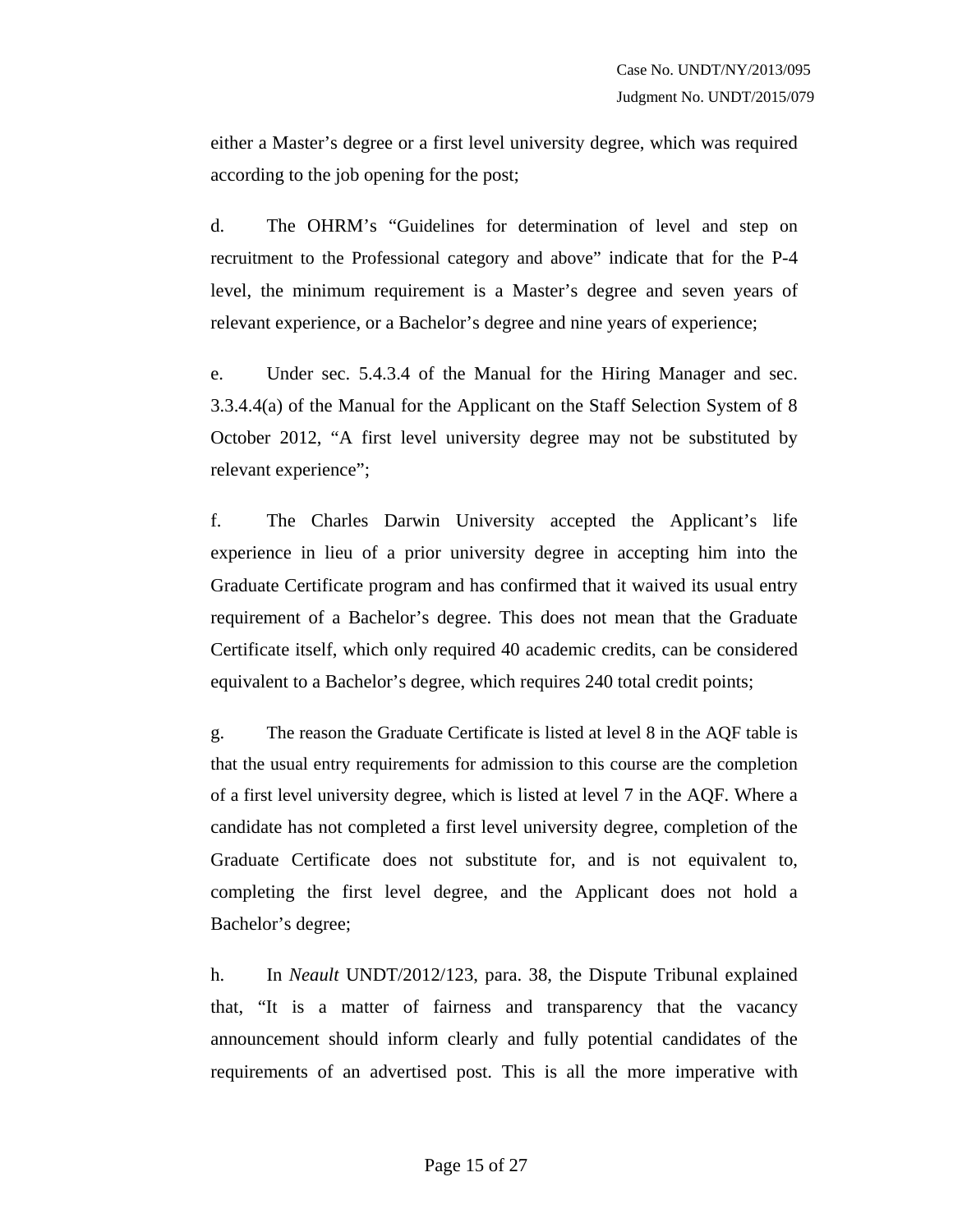respect to evaluation criteria which will be decisive in the assessment of the candidates' suitability for the post". There is no ambiguity in the educational requirements for generic job opening for the Movcon Officer post at the P-4 level;

i. It is incumbent on the Administration to apply the educational requirements in the interests of transparency and fairness to all applicants, including potential applicants, who refrained from applying to the position for the reason that they did not possess the relevant qualifications. Hence, FPD/DFS determined that it could not accept the Applicant's Graduate Certificate as meeting the educational qualifications;

j. The Applicant argues that since he was rostered against a generic job opening for Movcon Officer at the P-4 level, the principle of estoppel is applicable. This argument has no merit because it is established practice within the Organization to verify applicants' credentials, including work experience and educational qualifications, after the selection decision has been made. This practice is partly due to the large number of verifications required at any given time, and each applicant's affirmation and representation when applying for the post that they meet the advertised educational requirements. At no time did the Organization waive the requirement that the Applicant was required to have a Master's degree or first level university degree with qualifying experience, in order to be considered for posts in the Professional category;

k. The Applicant's Graduate Certificate was neither a first-level university degree nor a Master's degree. In *Bhatt* v. *Minister for Immigration and Citizenship* [2012] FCA 918 (28 August 2012), the Federal Court of Australia considered whether a "graduate certificate" fell within the natural meaning of "postgraduate diploma"—"when is a 'graduate certificate' not a 'degree', 'postgraduate diploma' or 'diploma'" and whether a "graduate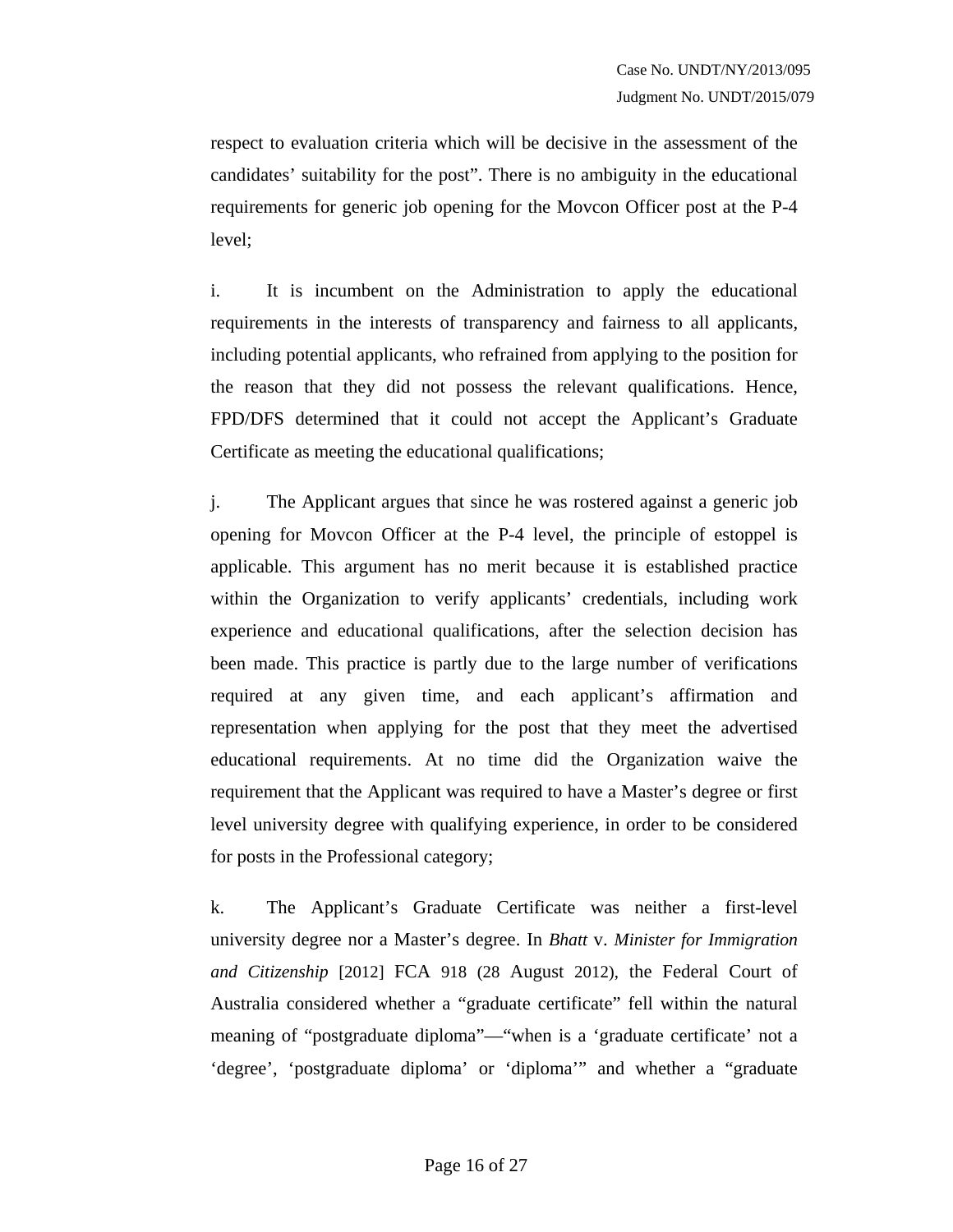certificate is an attainment higher than a bachelor's degree". The Federal Court of Australia concluded that "graduate diplomas" and "graduate certificates" are not "interchangeable or that their qualifications are of equal attainment";

l. The Applicant's reliance on the IAU/UNESCO list is misplaced. The IAU/UNESCO list within Inspira does not state or otherwise lead to the conclusion that the Applicant has obtained the academic qualification required by the job opening;

m. The Organization is also obliged to set aside from the recruitment process job applicants who do not meet those requirements (*Smoljan* UNDT/2014/104)*.*  Proceeding otherwise would be unfair as it would harm not only other job applicants who were not selected on the grounds that they did not meet the requirements of a job opening, but it would also be unfair and harm other potential job applicants who refrained from applying, conscious that they did not fulfil the same;

n. The staff selection system is silent on the procedures to be used in removing unqualified candidates from the roster, and the Applicant was removed from the roster following the procedures of DFS for doing so;

o. The discretion of the Secretary-General in this regard was recently upheld in *Scheepers et al.* 2015-UNAT-556. In that case, the Appeals Tribunal overturned the Dispute Tribunal's holding that the Secretary-General erred in adopting a requirement that was not formally promulgated in an administrative issuance. The Appeals Tribunal in announcing its judgment stated that the discretion of the Secretary-General under art. 101.3 of the United Nations Charter must be respected, absent any procedural infringements, bias or discriminatory practices;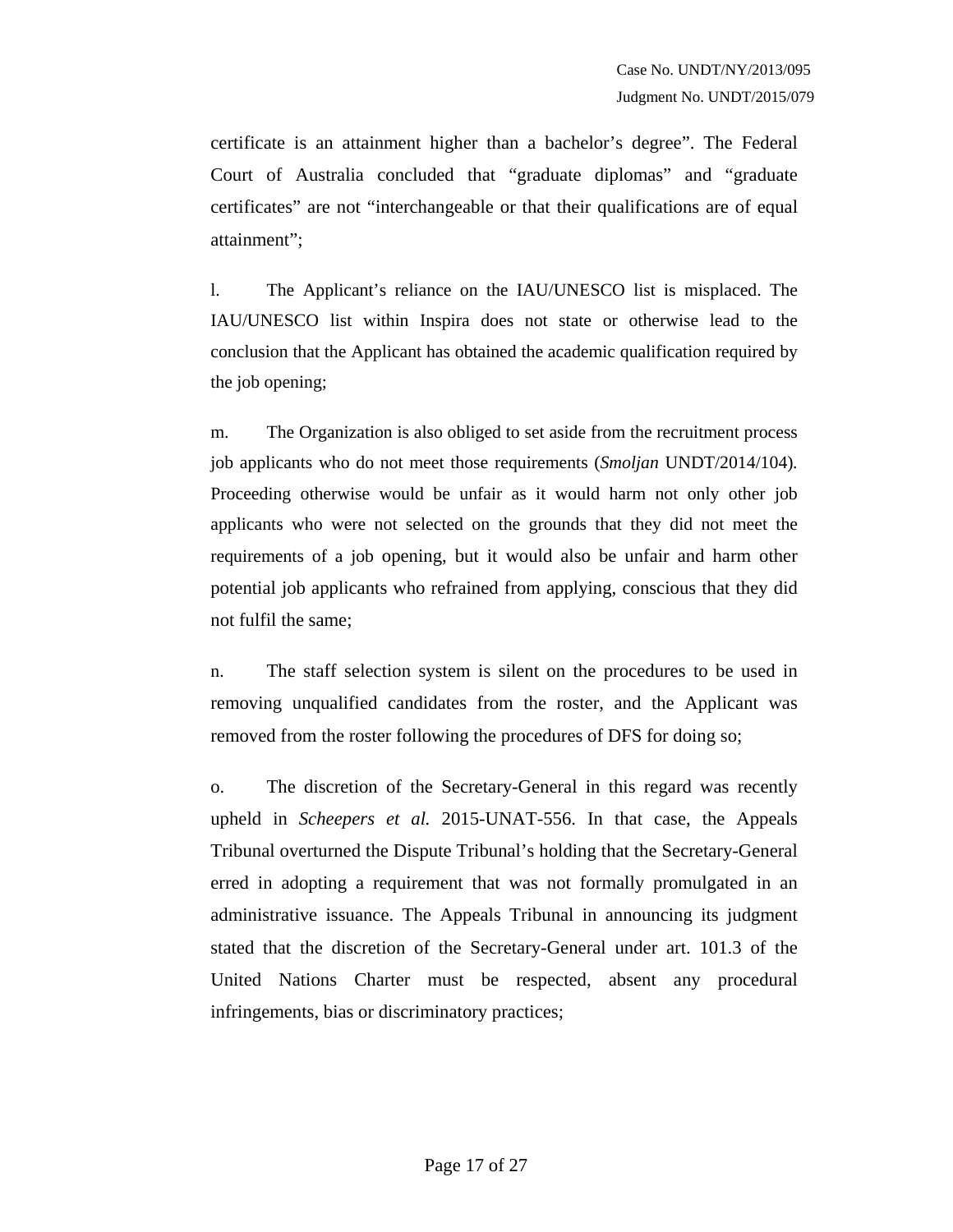p. In *Castelli* 2010-UNAT-037, the Appeals Tribunal recognized that "[w]here the administration commits an irregularity in the recruitment procedure, it falls to it to take such measures as are appropriate to correct the staff member's situation". Not only does the Organization have a legitimate interest in ensuring that only job applicants who meet the minimum requirements compete for selection for vacant positions, it is required to withdraw job applicants who do not meet the minimum requirements for the selection process (*Smoljan* UNDT/2014/104, para. 31);

q. DFS has been delegated the authority to create rosters. As such, DFS is required to administer the rosters consistent with the principles of the staff selection system, which includes correcting any errors in the membership of a roster;

r. Consistent with sec. 7 of ST/AI/2010/3 on pre-screening, the DFS strives to identify and eliminate from consideration unqualified candidates at the earliest possible stage to prevent their placement on a roster. It is not possible, however, for DFS to eliminate all unqualified candidates at the initial stage of the selection process. A complete verification process of each applicant cannot be completed due to the volume of applications received. As such, prior to the credential verification process, DFS relies on the information provided by staff members in their PHPs;

s. When applicants submit inaccurate information in their PHPs, the prescreening functions of Inspira will not work. In these instances, the candidates will proceed further along in the recruitment process than they should. When the formal verification process discovers that a candidate does not have the qualifications indicated in his or her PHP, and DFS, consistent with its obligations under the staff selection system, corrects those errors;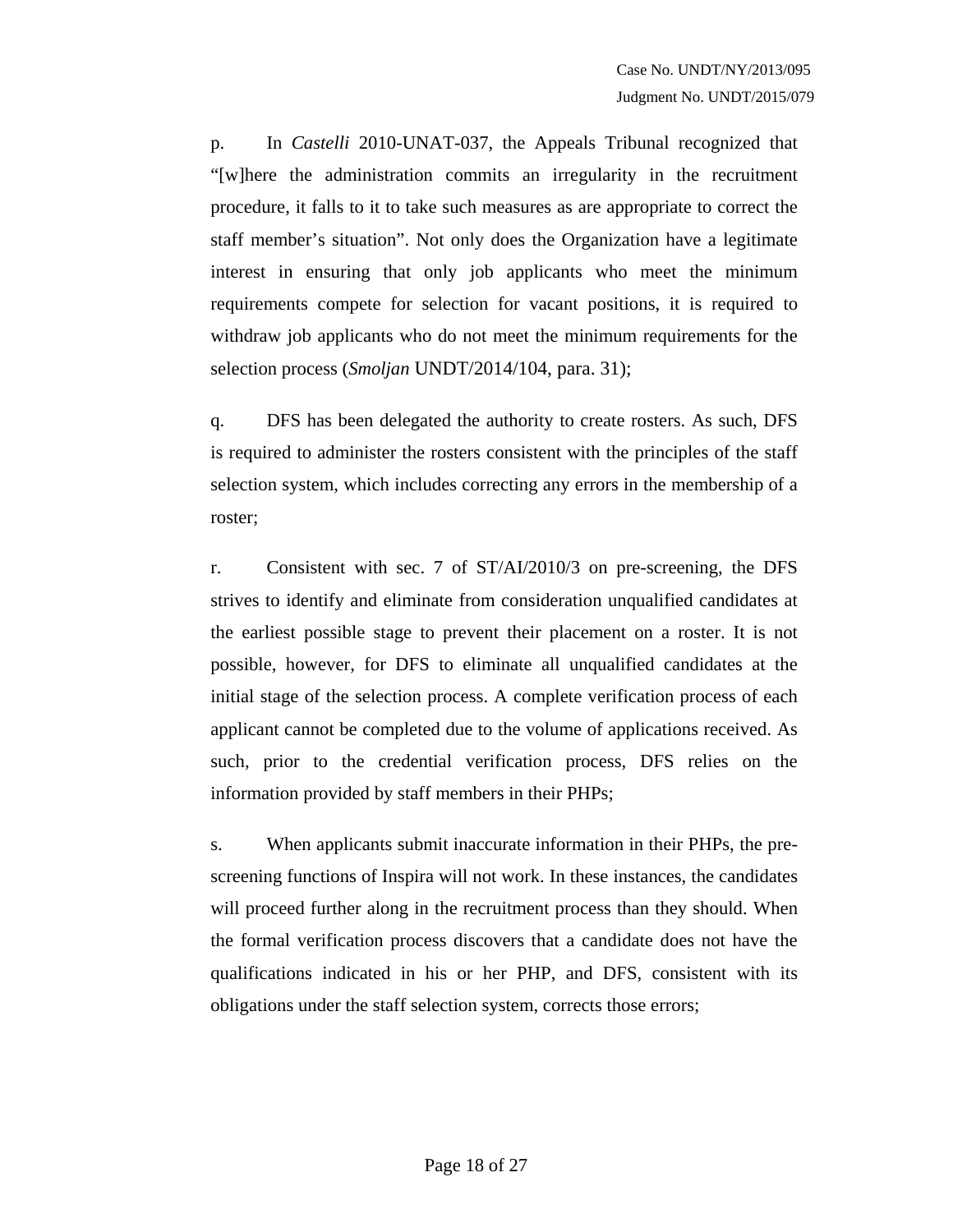t. The implemented DFS procedures ensure a fair and consistent application of its obligation to remove unqualified candidates from the rosters it administers. Those procedures provide job applicants with notice of any issue impacting their roster membership, and provide them with an opportunity to comment and provide evidence to support their roster membership. If the job applicant is unable to establish that they have the necessary qualifications, the Organization is required to take measures to correct the roster. Prior to 31 March 2014, this was accomplished by removal of the candidate from the roster. After 31 March 2014, this was accomplished by requiring the job applicant to remove the incorrect information from the PHP, which automatically resulted in their removal from the roster.

#### **Consideration**

### *Scope of judicial review*

42. It follows from the Appeals Tribunal in *Luvai* 2014-UNAT-417, para. 31, that the Dispute Tribunal may examine all steps of a recruitment exercise, which would therefore also include whether the Applicant satisfied the educational requirements for the UNMIL post and whether it was lawful to remove the Applicant from the roster for Movcon Officers at the P-4 level:

It is established in the jurisprudence of this Tribunal that with regard to promotion cases, every stage of the selection procedure is subject to judicial review, in order to ascertain (1) whether the procedure as laid down in the Staff Regulations and Rules was followed; and (2) whether the staff member was given fair and adequate consideration.

43. The *Luvai* case is of course distinguishable as in this case the Applicant was selected for the post, whilst in *Luvai*, the applicant was not selected despite being recommended by the interview panel as one of 11 candidates to be considered for selection, notwithstanding that he had not passed a United Nations firearms qualification course. In the Applicant's case, he was initially interviewed and cleared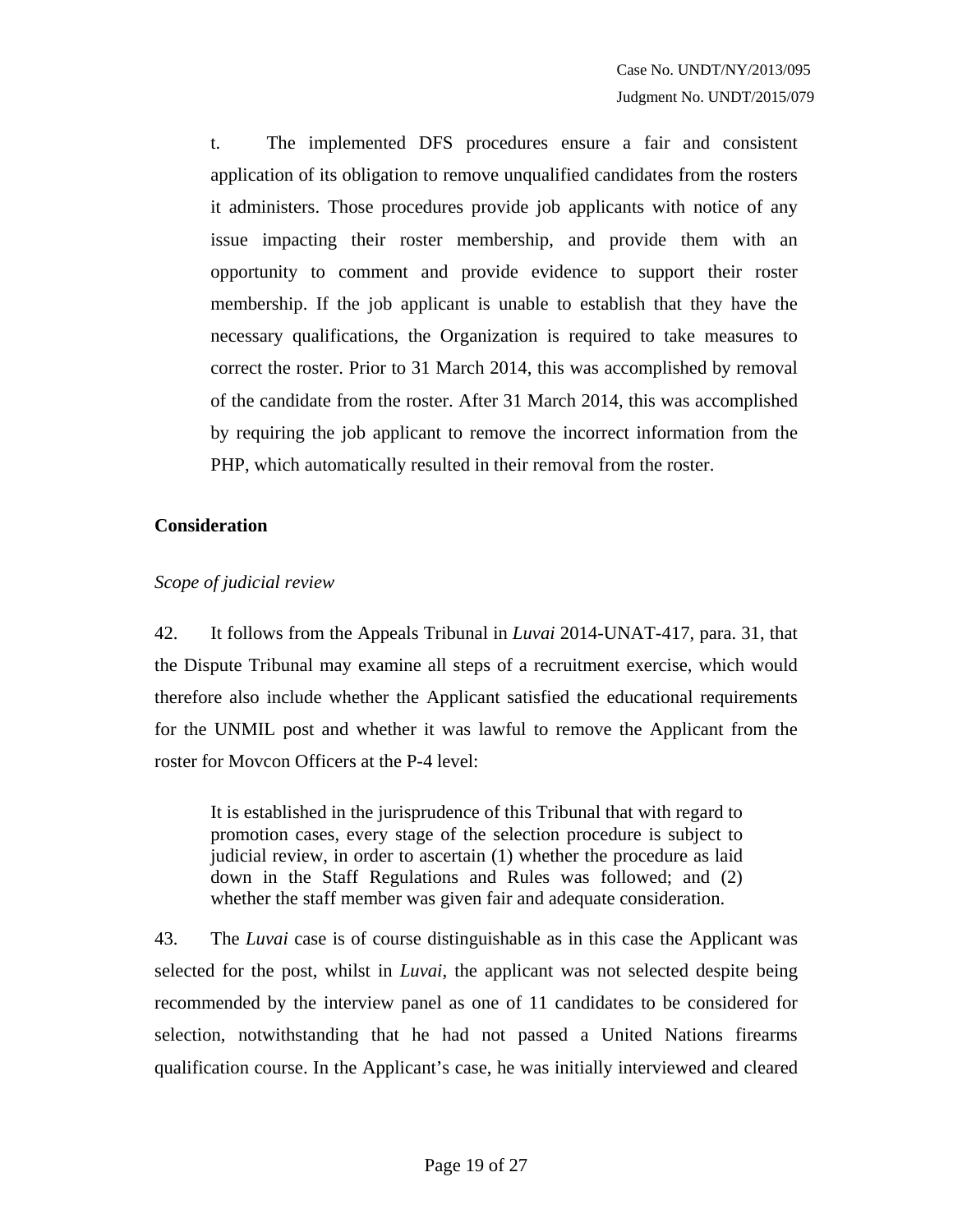by the FCRB, rostered in 2011, thereafter selected in May 2012, and only given a final decision some eight months later in February 2013 that his qualifications were not accepted and the offer of appointment withdrawn.

44. Under *Abbassi* 2011-UNAT-110, para. 24, the Dispute Tribunal's review is, however, limited in that:

The Secretary-General has a broad discretion in making decisions regarding promotions and appointments. In reviewing such decisions, it is not the role of the [Dispute Tribunal] or the Appeals Tribunal to substitute its own decision for that of the Secretary-General regarding the outcome of the selection process.

*Did FPD/DFS fully and fairly consider the Applicant's candidature for the UNMIL post?* 

45. The Respondent contends that the Applicant was fully and fairly considered but did not meet the education requirements for the post as he held neither a Master's degree or equivalent, or alternatively, a first-level University degree with a relevant combination of academic qualifications and experience. Instead, he held a Graduate Certificate in business studies. The crux of this case is whether the Applicant's graduate certificate constituted a first level University degree with the relevant combination of academic qualifications and experience, and whether the Respondent's reasons for rejecting the Applicant's qualifications are reasonable.

46. It is trite law that the Secretary-General has a broad discretion in the appointment selection and promotion of staff. The Applicant does not deny the Respondent's averment in the reply that he had previously applied for P-4 level posts in 2007 and 2010 and was informed that his graduate certificate did not meet the educational requirements of a post at that level.

47. It is clear that in order to register for a Graduate Certificate, a Bachelor's degree is required as an entry criterion at an Australian university, alternatively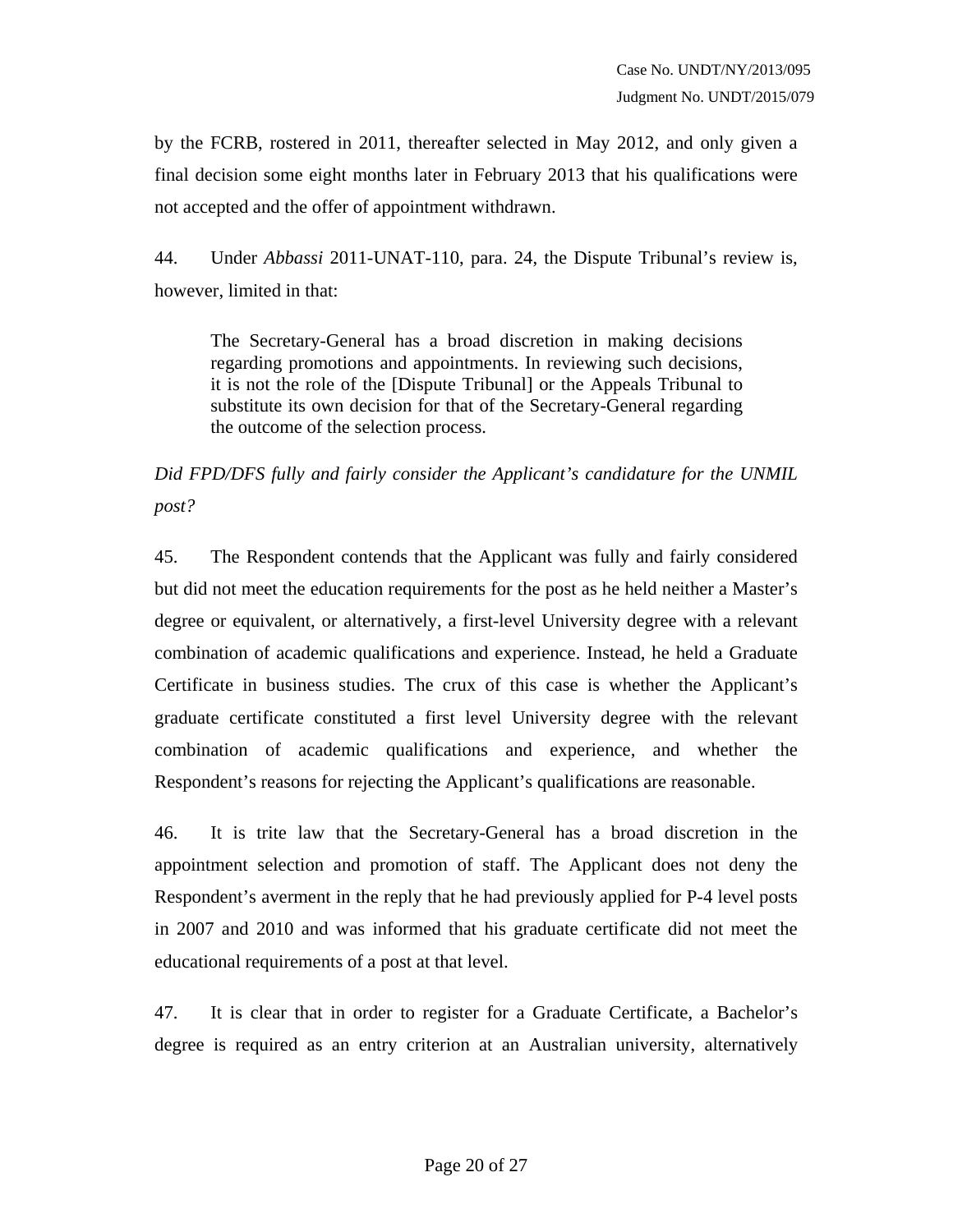"substantial relevant work experience" will suffice. The Applicant did not have a Bachelor's degree but had relevant work experience to enroll for the Graduate Certificate course. The correspondence from the Charles Darwin University confirms that "a graduate certificate does not replace, or is equivalent to a bachelor degree, it simply has similar entry requirements in terms of previous education or experience. Every employer should judge the suitability of a qualification to the job applied for".

48. The Applicant therefore did not have a Master's degree or equivalent, or a first-level University degree at the material time. The Tribunal also finds that the Applicant's reliance on the IAU/UNESCO list, as indicated by the screenshot from Inspira, is misguided. The Graduate Certificate is a precursor to the Master's degree, and in his case, the list serves to simply verify that the academic credential was obtained from a recognised and accredited educational institution. In all the circumstances, the Tribunal finds that the decision that the Applicant did not meet the educational requirements for the post, was not manifestly unreasonable nor unlawful, and was correct. He therefore could not have been considered as a candidate qualified for the post.

49. It was unclear from the papers what the job opening and the applicable educational requirements for the UNMIL post for which the Applicant was selected from the roster were. By Order No. 181 (NY/2015) the Tribunal requested that the Applicant file the position specific job opening and his actual job application for the contested post with UNMIL. The Applicant responded that to the best of his knowledge there was no position-specific job opening advertised for the position of Movcon Officer at the P-4 level with UNMIL, "nor did he directly apply for the post in question". In response thereto, the Respondent clarified that there was no such position-specific job opening for the UNMIL post, that it was not an option for the Applicant to apply for it, and that the Applicant had applied for and was selected from the roster for the generic position as Movcon Officer at the P-4 level (10-LOG-PMSS-424542-R-MULTIPLE-D/S). The Tribunal notes that UNMIL's facsimile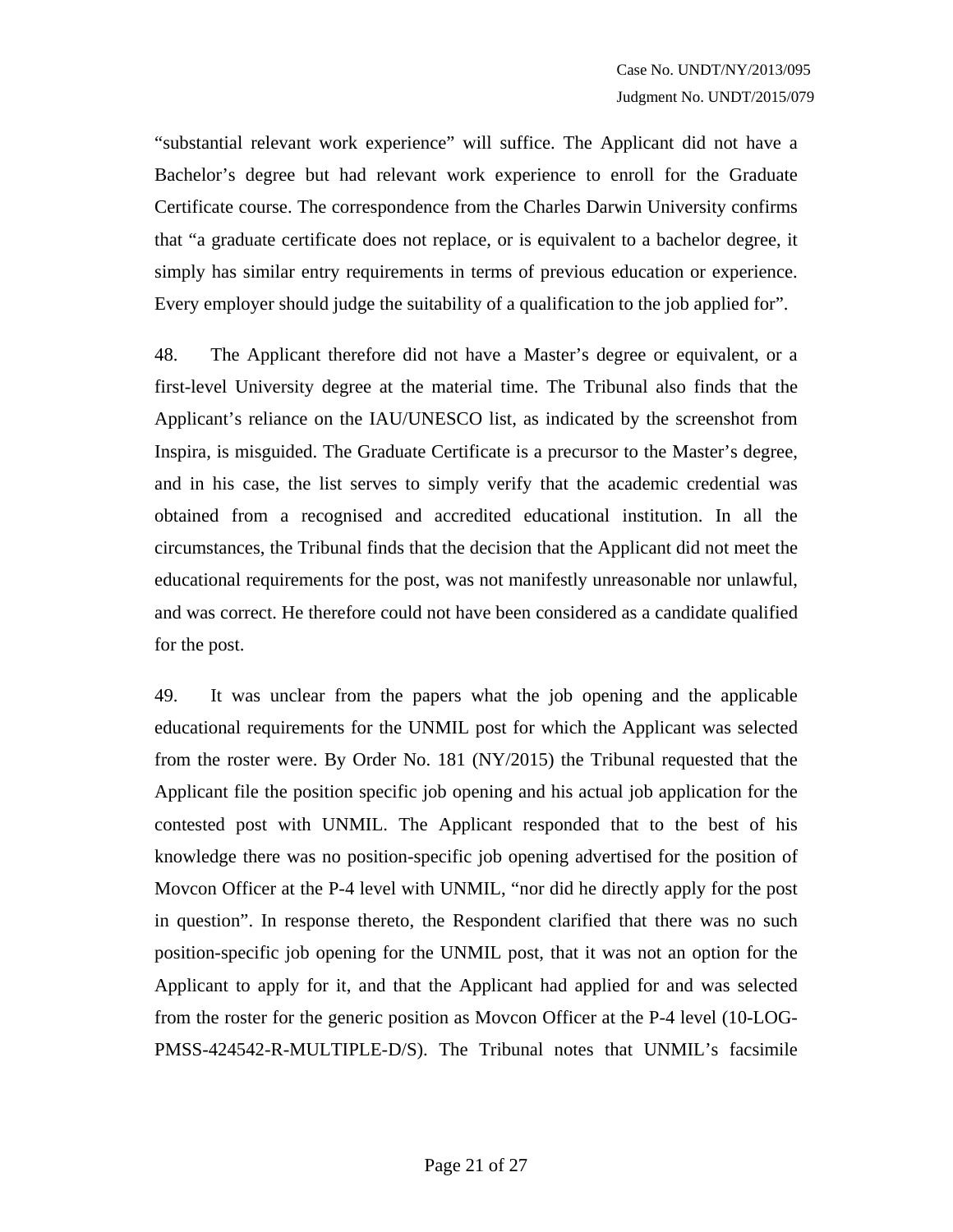transmission dated 8 May 2012, confirms the Applicant's selection as Movcon Officer against "VA # 424542", which appears to be the same job opening number as that of the generic job opening of 2010, for which he had already been rostered in 2011.

50. The Tribunal notes that, pursuant to sec. 9.5 of ST/AI/2010/3 (Staff selection system), as amendment by ST/AI/2010/3/Amend.1, roster candidates may "be selected for *job openings* in entities with approval for roster-based recruitment" (emphasis added) and that sec. 4.2 of ST/AI/2010/3 requires that position-specific job openings shall be issued when:

(a) A new position is established or an existing position is reclassified;

(b) The incumbent separates from service;

(c) The incumbent is selected for another position under the provisions of this instruction or as a result of a lateral reassignment by the head of department/office within that department or office.

51. The Tribunal is therefore puzzled about the process by which Applicant was initially selected for the UNMIL post since no position-specific job opening was apparently ever issued for the recruitment for this position and the Applicant was selected without even having applied for it.

52. In conclusion, the Tribunal finds that it was proper for FPD/DFS to reject the Applicant's candidature for the UNMIL post.

*Was it proper for FPD/DFS to remove the Applicant from the roster for Movcon Officer at the P-4 level?* 

53. In the Respondent's 13 May and 15 July 2015 submissions, responding to the Tribunal's Order No. 69 and 136 (NY/2015) dated 24 April and 8 July 2015, the Respondent contends that while the selection system is silent on the issue of removing a staff member from a roster, DFS has adopted some procedures and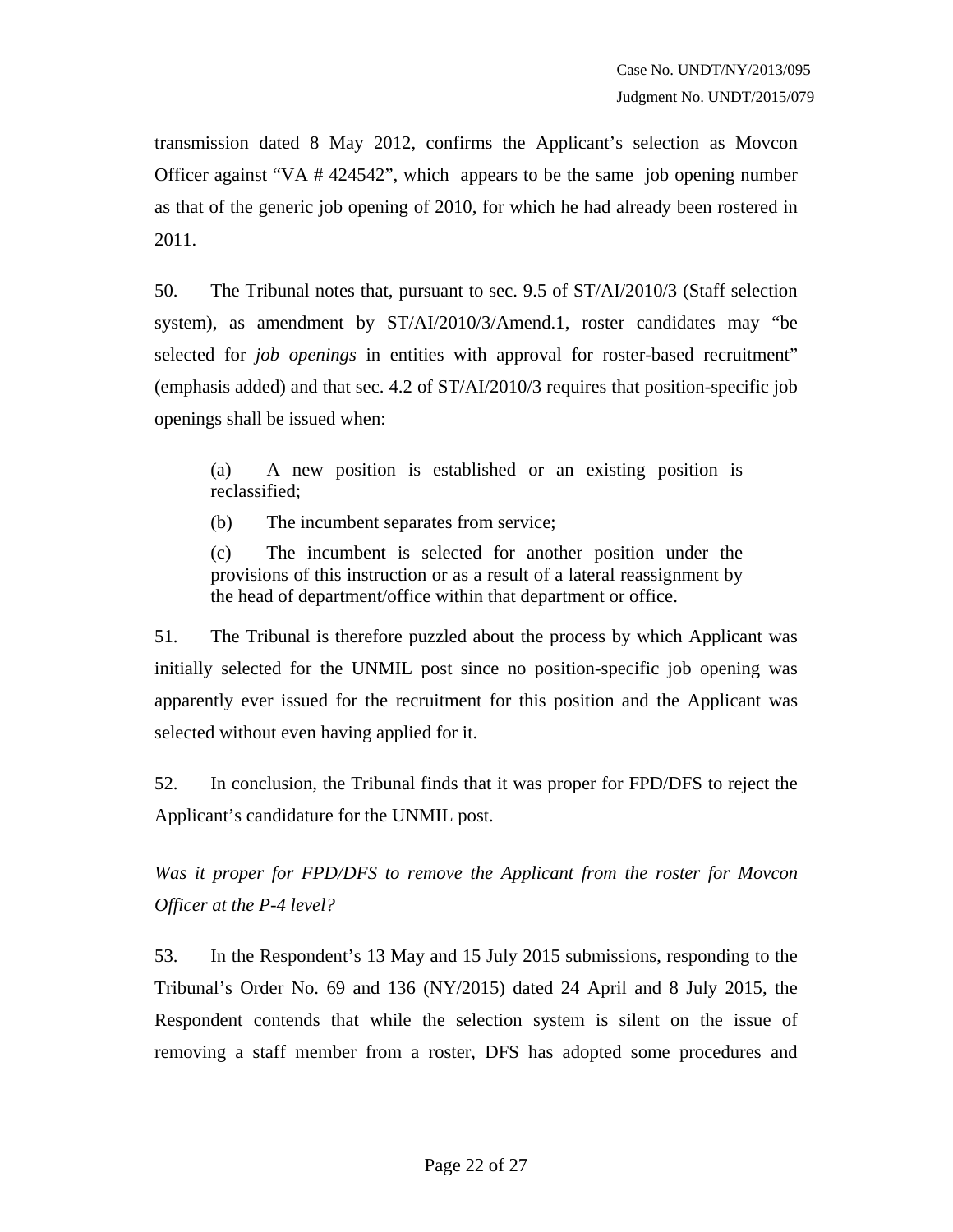practices to handle such situations. As legal basis for these procedures, the Respondent submits that they derive from "the discretion vested in the Organization to implement the staff selection system", "the policies underlying the staff selection system" and "the jurisprudence of the Dispute and Appeal Tribunal interpreting the same".

54. The Respondent contends that the relevant DFS procedures at the time of the removal of the Applicant from the roster, namely prior to 31 March 2014, were as follows:

Step 1: Job applicant submits a PHP indicating educational qualifications and work experience.

Step 2: An initial review of an applicant's PHP was conducted by an [Occupational Group Manager]. At this stage, the job applicant's educational qualifications and work experience were not verified. Clearance at this stage was based solely on the information provided by the job applicant. Following a [FCRB], job applicants could be fostered at this stage. This would occur prior to a verification of the educational requirements and work experience listed in the job applicant's PHP because there was a backlog of job applicant profiles that required verification.

Step 3: The RVU would verify the roster candidate's listed educational qualifications and work experience, either because they were going through the backlog and/or because a request was made to verify a certain job applicant due to the job applicant's selection for a job opening. As part of this process, the RVU would, inter alia:

1- Contact the job applicant and request that he or she place the RVU in touch with the relevant references such as educational institutions, and former employers;

2- Conduct a review of the documents provided by the references. Diplomas and degrees would be verified with the UNESCO database;

3- If a "negative reference" arose, i.e., if there was a problem with one of the listed qualifications or with the work experience, theRVU would research the issue and liaise as necessary with the job applicant, educational institutions, accreditation institutes, and former employers.

Step 4: If, after the RVU had completed its research, the negative reference had not been explained satisfactorily or otherwise remedied,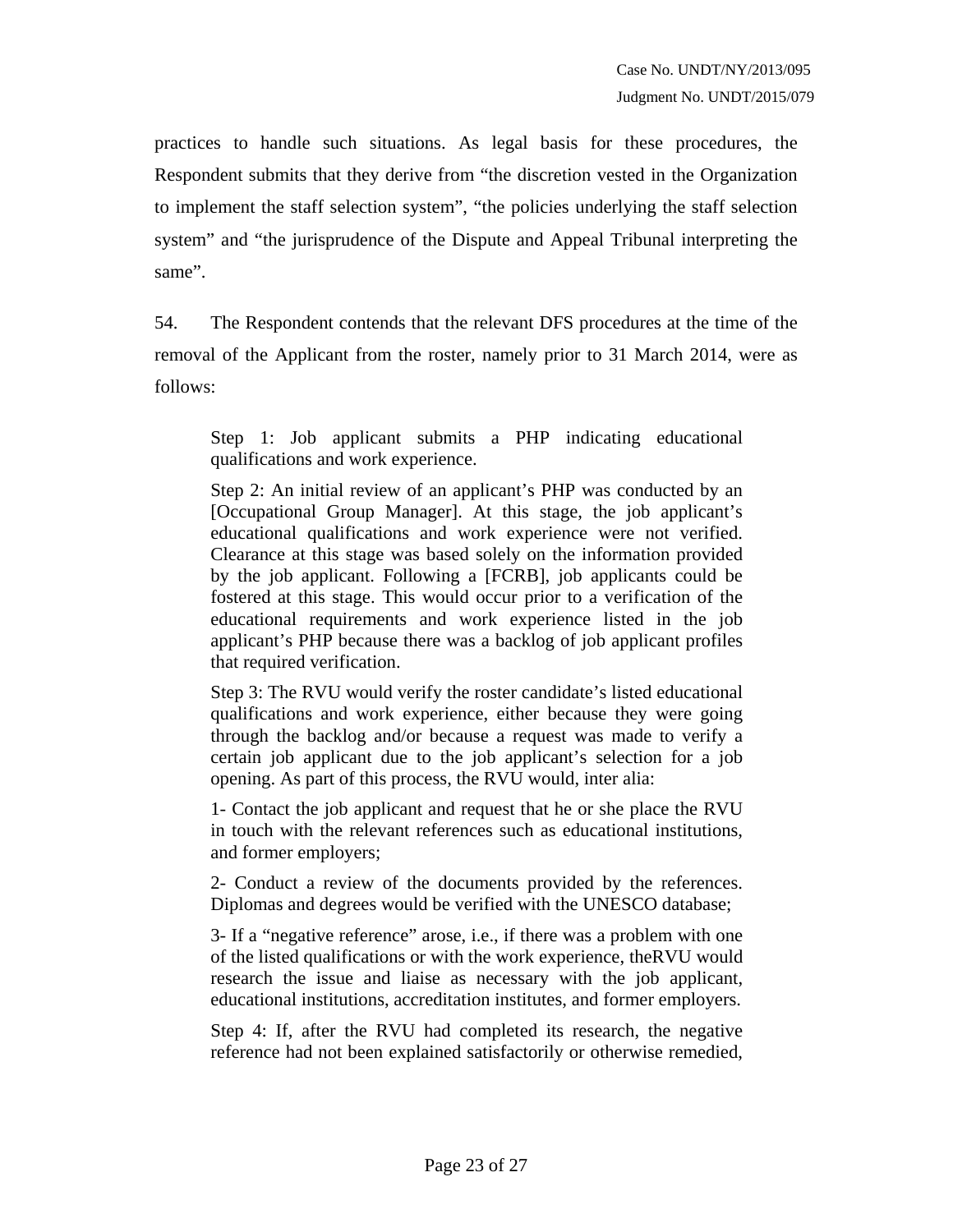the matter would be referred to the RU [unknown abbreviation] of FPD.

Step 5: The RU would then review the matter conducting its own research in a process similar to that set out in Step 3 above, and would seek additional clarification from the relevant parties as necessary.

Step 6: If, after the RU had completed its research and the negative reference had not been explained satisfactorily or otherwise remedied, the RU would notify the job applicant of the negative reference and provide the staff member with the information obtained. The staff member had the opportunity (usually 10 business days) to provide comments and evidence to clarify and/or explain the situation.

Step 7: If, after the job applicant had provided comments and/or evidence, and the negative reference had not been satisfactorily explained or otherwise remedied, the RU would submit a report to the Director of FPD, through the Field Personnel Specialist Support Service (FPSSS).

Step 8: The Director of FPD would decide whether or not to approve the RU's recommendation that the job applicant was not eligible, due to the negative reference, to remain on the roster.

Step 9: If the Director of FPD determined that the job applicant was not eligible to remain on the roster, notification of such would be given to the job applicant and OHRM.

Step 10: OHRM would remove the job applicant from the roster (in Inspira) and DFS would remove the job applicant from the roster (in Nucleus, where applicable).

55. However, the Respondent has not submitted any document, internal or external, in which the DFS procedures were actually promulgated, or at best set out they were simply copied into the submission in response to the Tribunal's Order No. 69 (NY/2015) as a quotation and no source was disclosed.

56. In *Eggelsfield* 2014-UNAT-399, in dealing with a matter where the Secretary-General had failed to establish conditions for reinstatement within the requirement of staff rule 4.18(a), the Appeals Tribunal stated that past practices cannot and do not substitute for an administrative issuance establishing such conditions. The Tribunal finds that, whilst respecting management's discretion to establish practices and procedures to facilitate numerous applications to vacancies, in line with the rationale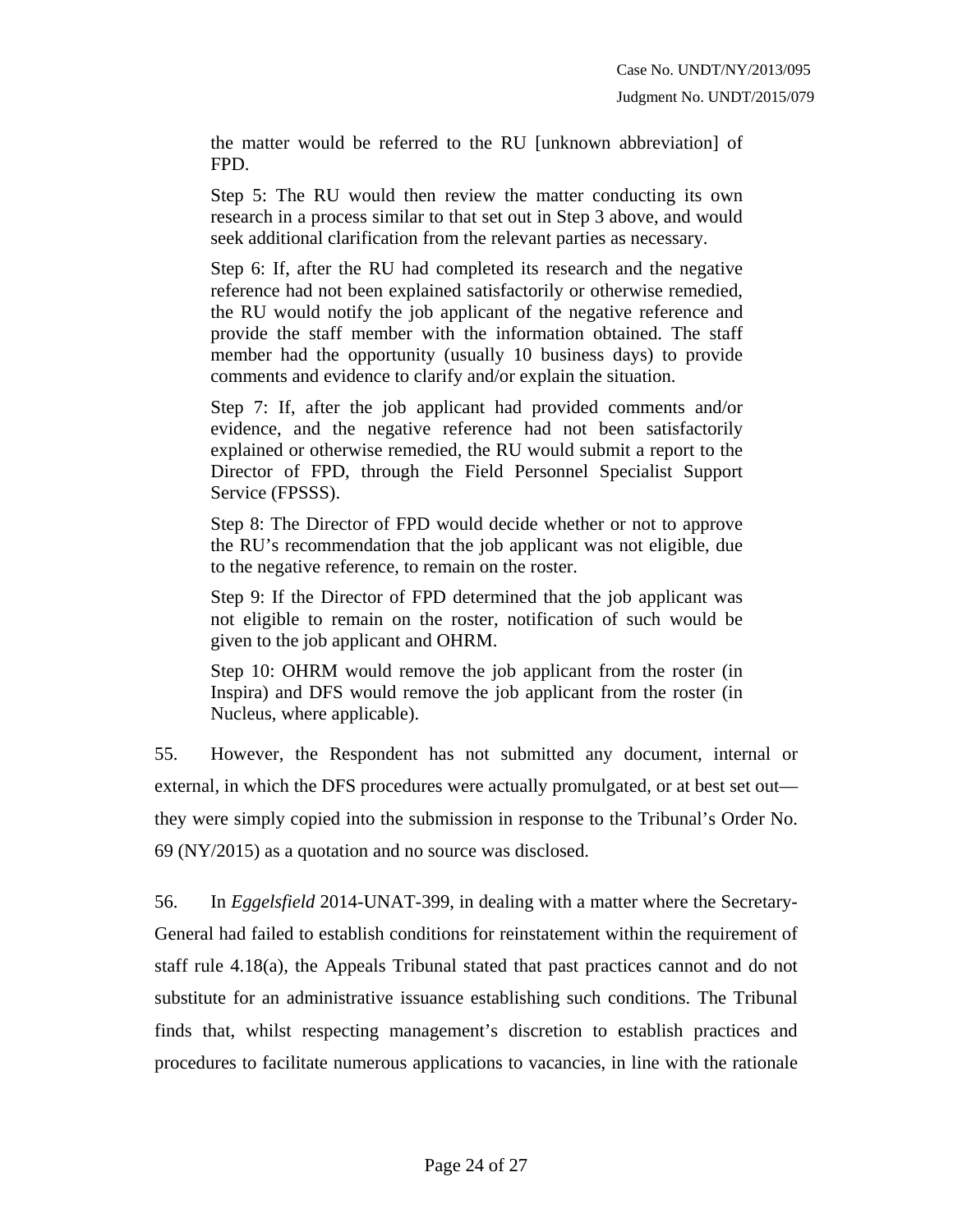in the *Eggelsfield* case, past practices and internal unpublished procedures do not augur well for fairness, transparency and accountability.

57. Nevertheless, in this instance the correspondence shows that the Applicant was given the considerable opportunity to verify his qualifications and to make submissions, and the Administration also engaged in a vigorous back and forth in trying to ascertain whether the Applicant's qualifications met the requirements. In other words, he was afforded due process on the facts of this case.

58. Regarding the obligation of the Administration to correct its own mistakes, (that is on finding the Applicant did not have the appropriate educational requirements, to remove him from the roster), the Respondent cites *Castelli* 2010- UNAT-037, para. 26, which states that, "Where the administration commits an irregularity in the recruitment procedure, it falls to it to take such measures as are appropriate to correct the staff member's situation". Based thereon, in essence, the Respondent avers that FPD/DFS was required to remove job applicants from the roster on the discovery of them not meeting the minimum requirements from the selection procedure.

59. The Tribunal agrees that, in principle, the Administration is obliged to correct its own mistakes, and at the same time, to make good any harm suffered by the staff member as a result of such error. However, the present case is distinguishable from *Castelli*—when correcting a mistake in *Castelli* the Administration then was obliged to grant certain entitlements to a staff member, the Administration in the present case placed the Applicant in an adverse position by removing him from the relevant roster.

60. When the Administration intends to deprive a staff member of a certain status or right that may otherwise have been afforded to him, and particularly as in the present case, when no proper regulatory guidance is provided, as a minimum, it should do so by ensuring a minimum level of appropriate procedural safeguards.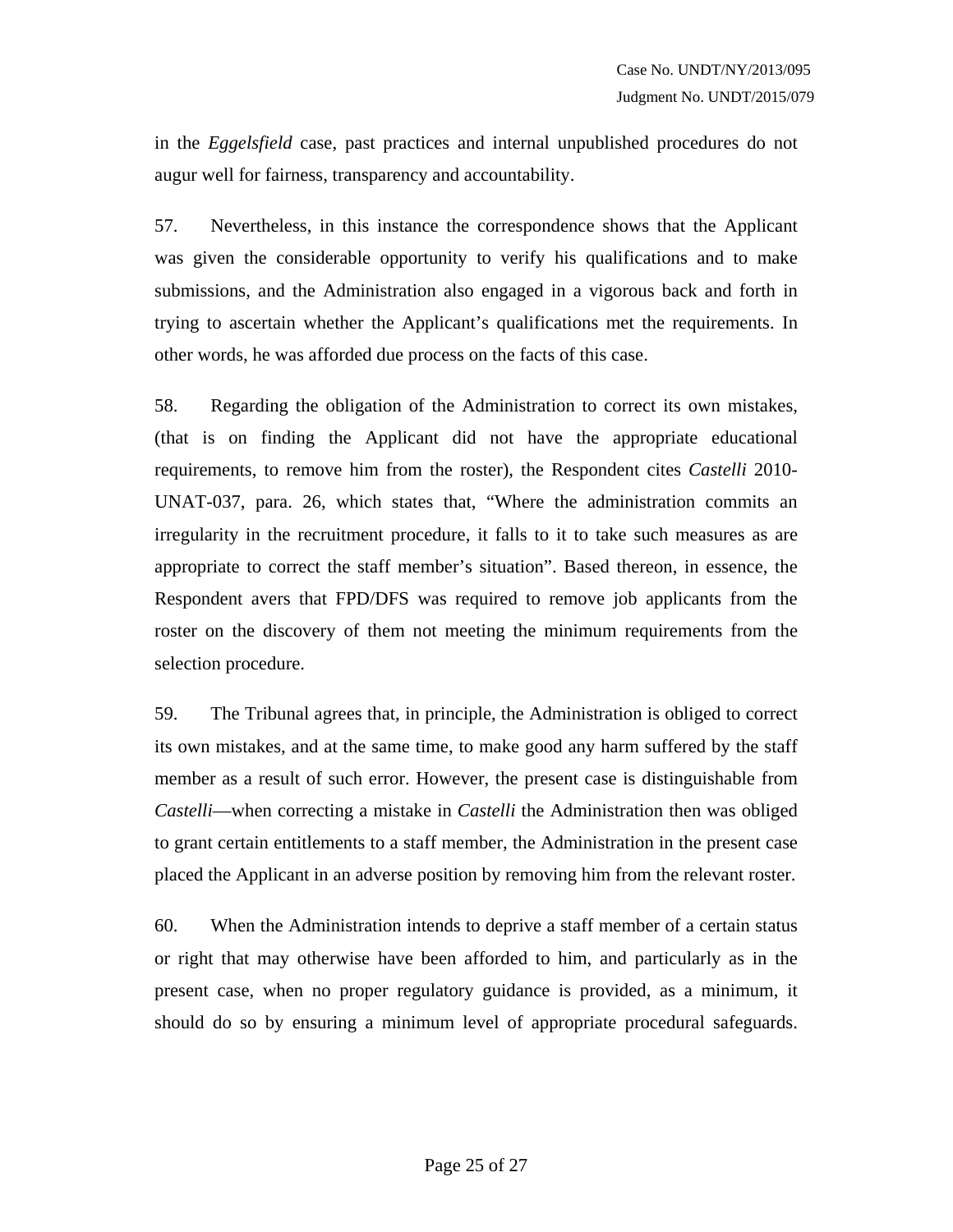Otherwise, the Administration would risk arbitrary, or even worse, ill motivated decisions, or at least possibly give the perception thereof.

61. In the present case, in order to get on the roster, the Applicant's application was assessed by several different entities, as set out in  $ST/AI/2010/3$ , sec. 7: (presumably) a FPD/DFS prescreening unit, the hiring manager, an interview panel, the FCRB and the final decision-maker. The many different reviews, particularly by FCRB, an external and independent body, are intended to ensure that selection exercises are conducted properly and untainted by ulterior motives. However, when removing the Applicant from the roster, this was a sole FPD/DFS decision and no other entities were involved. This exposed the process to potential mistakes or abuse. The circumstance that the RVU/FPD/DFS may have experienced a backlog of cases at the moment of selecting the Applicant for the roster is not a justification—his recruitment could simply have been delayed until his educational background had been verified by the RVU.

62. The Tribunal has found that the decision that the Applicant did not meet the educational requirements was not manifestly unreasonable and was correct. Therefore, as the Applicant did not possess the minimum educational requirements at the time, it is given that the Applicant would have needed to be removed from the roster, bearing in mind basic procedural safeguards. In accordance with *Charles* 2013-UNAT-283, para. 22, any errors committed by the Respondent did not deprive the Applicant of the real opportunity to be promoted or even included in the roster, and the procedural shortcomings did therefore not by themselves affect his status as a staff member and thereby his rights under his employment contract.

63. In any event, the only compensation that the Applicant claims is for loss of opportunity to be recruited to the UNMIL post and not for being removed from the roster. Although the Applicant may not have been provided appropriate and adequate due process guaranties, the Tribunal cannot award any damages for this (*Abboud* 2010-UNAT-100, para. 48).